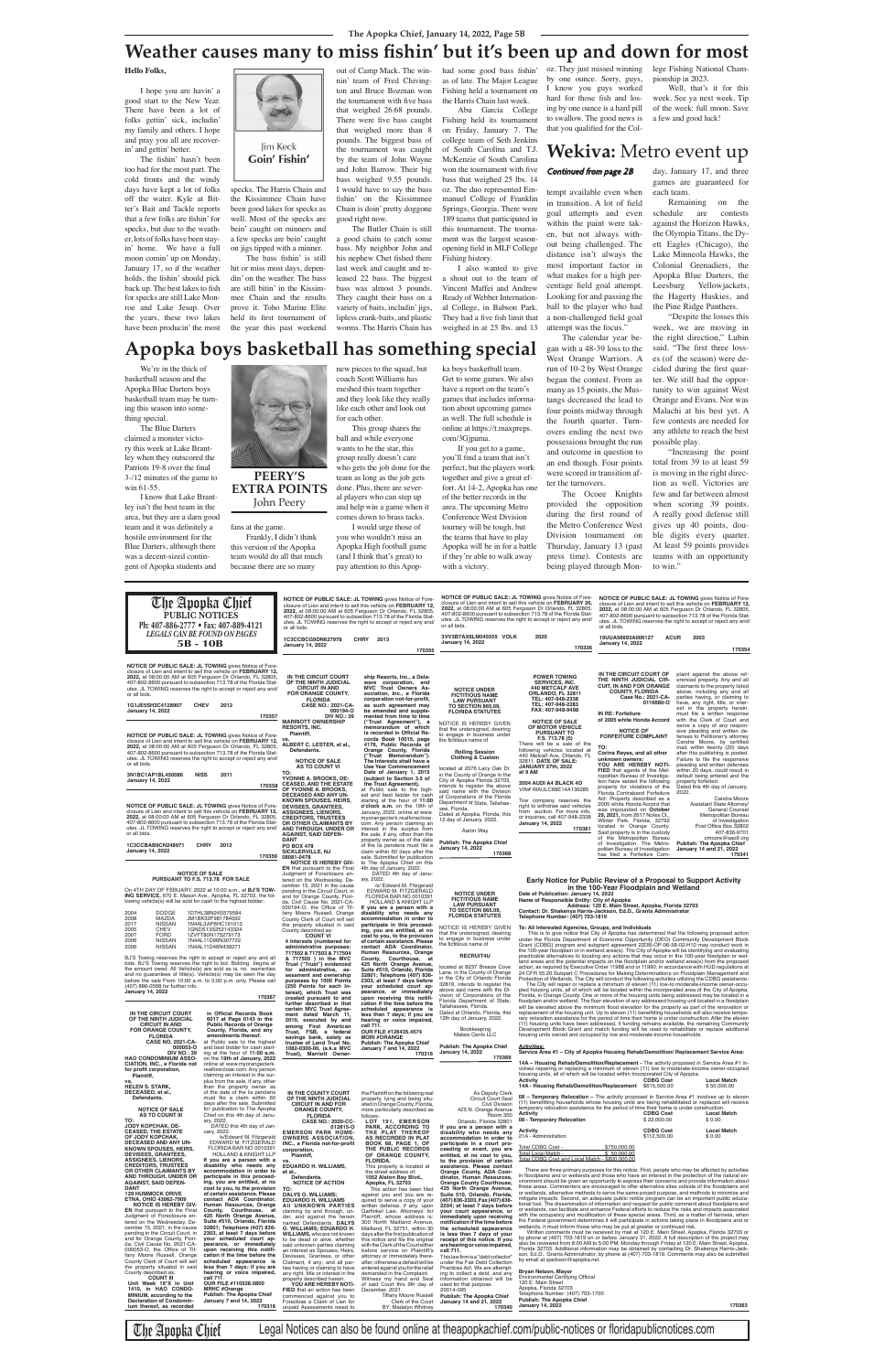| <b>The Apopka Chief</b>                                                                                                                                                                                                                                                                                                                                                                                                                                                                                                   |                                                                                                                                                                                                                                                                                                                                                                                                                                                                                                                                                                                | <b>Public Notices</b>                                                                                                                                                                                                                                                                                                                                                                                                                                                    | STORAGE SENSE SELF STORAGE<br>NOTICE IS HEREBY GIVEN that Storage Sense Apopka Lo-<br>cated at 2208 Stillwater Ave., Apopka, Florida 32703 Phone<br>407-703-8854 intends to sell the personal property described<br>below to enforce a lien imposed on said property Under the<br>Florida Facility Act Statutes. The Sale shall take place online<br>at www.lockerfox.com and closes on the 28th day of January,<br>2022 at 3:00 P.M Property will be sold for cash only. Unit must<br>be cleaned out within 72 hours of purchase with a \$100 cash<br>cleaning Deposit.<br>Mark Satmary/Mark P. Satmary - Unit 6058 - Personal Property |                                                                                                                                                                                                                                                                                                                                                                                                                                                                                         | IN THE CIRCUIT COURT<br>FOR ORANGE COUNTY,<br><b>FLORIDA</b><br>PROBATE DIVISION<br>File No. 2021 CP 3968<br>Division<br>IN RE: ESTATE OF<br><b>SHIRLEY W. LINN,</b><br>Deceased.                                                                                                                                                                                                                                                                                                                                                                                                    | decedent's estate on whom a<br>copy of this notice is required<br>to be served must file their<br>claims with this court ON OR<br>BEFORE THE LATER OF 3<br>MONTHS AFTER THE TIME<br>OF THE FIRST PUBLICA-<br>TION OF THIS NOTICE OR<br>30 DAYS AFTER THE DATE<br>OF SERVICE OF A COPY OF<br>THIS NOTICE ON THEM.<br>All other creditors of the                                                                                                                                                                                                                                                                 | FILED TWO (2) YEARS OR<br>MORE AFTER THE DECE-<br>DENT'S DATE OF DEATH IS<br>BARRED.<br>The date of first publica-<br>tion of this notice is January<br>14, 2022.<br>Personal Representative:<br>Lori Cree<br>383 Emerson Plaza,<br>Apartment 312                                                                                                                                                                                                                                                                                                                                                                       |
|---------------------------------------------------------------------------------------------------------------------------------------------------------------------------------------------------------------------------------------------------------------------------------------------------------------------------------------------------------------------------------------------------------------------------------------------------------------------------------------------------------------------------|--------------------------------------------------------------------------------------------------------------------------------------------------------------------------------------------------------------------------------------------------------------------------------------------------------------------------------------------------------------------------------------------------------------------------------------------------------------------------------------------------------------------------------------------------------------------------------|--------------------------------------------------------------------------------------------------------------------------------------------------------------------------------------------------------------------------------------------------------------------------------------------------------------------------------------------------------------------------------------------------------------------------------------------------------------------------|------------------------------------------------------------------------------------------------------------------------------------------------------------------------------------------------------------------------------------------------------------------------------------------------------------------------------------------------------------------------------------------------------------------------------------------------------------------------------------------------------------------------------------------------------------------------------------------------------------------------------------------|-----------------------------------------------------------------------------------------------------------------------------------------------------------------------------------------------------------------------------------------------------------------------------------------------------------------------------------------------------------------------------------------------------------------------------------------------------------------------------------------|--------------------------------------------------------------------------------------------------------------------------------------------------------------------------------------------------------------------------------------------------------------------------------------------------------------------------------------------------------------------------------------------------------------------------------------------------------------------------------------------------------------------------------------------------------------------------------------|----------------------------------------------------------------------------------------------------------------------------------------------------------------------------------------------------------------------------------------------------------------------------------------------------------------------------------------------------------------------------------------------------------------------------------------------------------------------------------------------------------------------------------------------------------------------------------------------------------------|-------------------------------------------------------------------------------------------------------------------------------------------------------------------------------------------------------------------------------------------------------------------------------------------------------------------------------------------------------------------------------------------------------------------------------------------------------------------------------------------------------------------------------------------------------------------------------------------------------------------------|
|                                                                                                                                                                                                                                                                                                                                                                                                                                                                                                                           | Pages 5B - 10B                                                                                                                                                                                                                                                                                                                                                                                                                                                                                                                                                                 |                                                                                                                                                                                                                                                                                                                                                                                                                                                                          | January 7 and 14, 2022                                                                                                                                                                                                                                                                                                                                                                                                                                                                                                                                                                                                                   | 170297                                                                                                                                                                                                                                                                                                                                                                                                                                                                                  | <b>NOTICE TO CREDITORS</b><br>The administration of the<br>estate of Shirley W. Linn, de-<br>ceased, whose date of death<br>was March 29, 2021, is pend-<br>ing in the Circuit Court for Or-<br>ange County, Florida, Probate<br>Division, the address of which<br>is 425 North Orange Avenue,<br>Orlando, Florida 32801. The                                                                                                                                                                                                                                                        | decedent and other persons<br>having claims or demands<br>against decedent's estate<br>must file their claims with this<br>court WITHIN 3 MONTHS<br>AFTER THE DATE OF THE<br>FIRST PUBLICATION OF<br>THIS NOTICE.<br>ALL CLAIMS NOT FILED<br>WITHIN THE TIME PERI-                                                                                                                                                                                                                                                                                                                                             | Altamonte Springs,<br>Florida 32701<br><b>Attorney for Personal</b><br>Representative:<br>J. Knox Burns, IV<br>Florida Bar No. 1018499<br>CAUTHEN & BURNS, P.A.<br>215 North Joanna Avenue<br>Tavares, Florida 32778                                                                                                                                                                                                                                                                                                                                                                                                    |
| IN THE CIRCUIT COURT OF<br>THE NINTH JUDICIAL CIR-<br><b>CUIT, IN AND FOR ORANGE</b><br><b>COUNTY, FLORIDA</b><br>CASE NUMBER: 2021-CA-<br>12106-0<br><b>DIVISION NUMBER: 35</b><br>IN RE: FORFEITURE OF<br>2014 NISSAN ALTIMA,<br>VIN 1N4AL3AP8EC188481.                                                                                                                                                                                                                                                                 | near Goldenrod Road and Lee<br>Vista Blvd., Orange County,<br>Florida. Said property is in the<br>custody of the Sheriff of Or-<br>ange County. A Complaint for<br>forfeiture has been filed in the<br>above-styled Court.<br>I HEREBY CERTIFY that<br>this Notice is being served<br>pursuant to the notice pro-<br>visions of Florida Statutes                                                                                                                                                                                                                               | IN THE CIRCUIT COURT OF<br>THE NINTH JUDICIAL CIR-<br><b>CUIT, IN AND FOR ORANGE</b><br><b>COUNTY, FLORIDA</b><br><b>FAMILY DIVISION</b><br>Case No.: 2021-DR-7229-O<br>Section:<br><b>DEBORAH CRUZ,</b><br>Petitioner,<br>And                                                                                                                                                                                                                                           | against you. You are required<br>to serve a copy of your written<br>defenses, if any, to this action<br>on Edna Morales-Rodriguez,<br>Esq., of MORALES-RODRI-<br>GUEZ, P.A., Petitioner's at-<br>torney, whose address is 901<br>East 2nd Avenue, Office Unit<br>1, Hialeah, Florida 33010, on<br>or before 2-24-2022, and file<br>the original with the clerk of                                                                                                                                                                                                                                                                        | Supreme Court Approved<br>Family Law Form 12.915.)<br>Future papers in this lawsuit<br>will be mailed to the address<br>on record at the clerk's of-<br>fice.<br>WARNING: Rule 12.285.<br>Florida Family Law Rules<br>of Procedure, requires cer-<br>tain automatic disclosure<br>of documents and informa-                                                                                                                                                                             | names and addresses of the<br>personal representative and<br>the personal representative's<br>attorney are set forth below.<br>All creditors of the dece-<br>dent and other persons having<br>claims or demands against                                                                                                                                                                                                                                                                                                                                                              | ODS SET FORTH IN FLOR-<br>IDA STATUTES SECTION<br>733.702 WILL BE FOREVER<br>BARRED.<br>NOTWITHSTANDING<br>THE TIME PERIODS SET<br>FORTH ABOVE, ANY CLAIM                                                                                                                                                                                                                                                                                                                                                                                                                                                      | Telephone: 352/343-2225<br>Fax: 352/343-7759<br>Email: jknoxburns<br>@cflegal.com<br><b>Publish: The Apopka Chief</b><br>January 14 and 21, 2022<br>170342                                                                                                                                                                                                                                                                                                                                                                                                                                                              |
| AND \$606.00 IN U.S. CUR-<br><b>RENCY</b><br><b>NOTICE OF</b><br><b>FORFEITURE COMPLAINT</b><br>TO:<br><b>STEVE AUGUSTIN</b><br><b>4033 ATRIUM DRIVE</b><br>ORLANDO, FL 32822<br>and all others who claim<br>an interest in a 2014 Nis-<br>san Altima. VIN 1N4AL3A-<br>P8EC188481, and \$606.00<br>in U.S. Currency, which was<br>seized on or about the 17th<br>day of November, 2021, at or                                                                                                                             | 932.701-707, this 5th day of<br>January, 2022.<br>Eric D. Dunlap<br><b>Assistant General Counsel</b><br>Florida Bar No. 897477<br>Orange County<br>Sheriff's Office<br><b>Legal Services</b><br>P.O. Box 1440<br>Orlando, FL 32802<br>(407) 254-7170<br>Eric.Dunlap@ocfl.net<br>Publish: The Apopka Chief<br>January 7 and 14, 2022<br>170326                                                                                                                                                                                                                                  | <b>WILLIAM EDWARD</b><br>O'FARRELL,<br>Respondent.<br><b>AMENDED</b><br><b>NOTICE OF ACTION</b><br><b>FOR DISSOLUTION</b><br><b>OF MARRIAGE</b><br>TO:<br><b>WILLIAM EDWARD</b><br>O'FARRELL, whose last<br>known address is<br><b>UNKNOWN</b><br>YOU ARE NOTIFIED that an                                                                                                                                                                                               | this court at 425 N Orange<br>Ave, Orlando, FL 32801, ei-<br>ther before service on Peti-<br>tioner's attorney or immediate-<br>ly thereafter. If you fail to do<br>so, a default may be entered<br>against you for the relief de-<br>manded in the petition.<br>Copies of all court docu-<br>ments in this case, includ-<br>ing orders, are available<br>at the Clerk of the Circuit<br>Court's office.<br>You may review these<br>documents upon request.<br>You must keep the Clerk of                                                                                                                                                | tion. Failure to comply can<br>result in sanctions, includ-<br>ing dismissal or striking of<br>pleadings.<br>Dated: December 28, 2021<br><b>TIFFANY MOORE RUSSELL</b><br><b>CLERK OF THE</b><br><b>CIRCUIT COURT</b><br><b>By: Felicia Sanders</b><br>Deputy Clerk<br>CIRCUIT COURT SEAL<br>425 North Orange Ave.<br>Suite 320<br>Orlando, Florida 32801                                                                                                                                | IN THE CIRCUIT COURT<br><b>FOR ORANGE COUNTY,</b><br><b>FLORIDA</b><br>PROBATE DIVISION<br>File No. 2021-CP-4141<br>Division 1<br>IN RE: ESTATE OF<br><b>EMMANUEL MARRERO</b><br>ORTIZ,<br>Deceased.                                                                                                                                                                                                                                                                                                                                                                                 | claims or demands against<br>decedent's estate on whom a<br>copy of this notice is required<br>to be served must file their<br>claims with this court ON OR<br>BEFORE THE LATER OF 3<br>MONTHS AFTER THE TIME<br>OF THE FIRST PUBLICA-<br>TION OF THIS NOTICE OR<br>30 DAYS AFTER THE DATE<br>OF SERVICE OF A COPY OF<br>THIS NOTICE ON THEM.<br>All other creditors of the                                                                                                                                                                                                                                    | FILED TWO (2) YEARS OR<br>MORE AFTER THE DECE-<br>DENT'S DATE OF DEATH IS<br>BARRED.<br>The date of first publica-<br>tion of this notice is January<br>14, 2022.<br><b>Carmen Milagros</b><br>Ortiz Chevere<br>Personal Representative<br><b>FAMILY FIRST FIRM</b><br><b>Counsel for Personal</b>                                                                                                                                                                                                                                                                                                                      |
| IN THE CIRCUIT COURT OF<br>THE NINTH JUDICIAL CIR-<br><b>CUIT. IN AND FOR ORANGE</b><br><b>COUNTY, FLORIDA</b><br>CASE NUMBER: 2021-CA-<br>12107-0<br><b>DIVISION NUMBER: 40</b><br>IN RE: FORFEITURE OF<br>\$1,900.00 IN U.S. CUR-<br><b>RENCY</b><br><b>NOTICE OF</b><br><b>FORFEITURE COMPLAINT</b><br>TO:                                                                                                                                                                                                             | Said property is in the custody<br>of the Sheriff of Orange Coun-<br>ty. A Complaint for forfeiture<br>has been filed in the above-<br>styled Court.<br>I HEREBY CERTIFY that<br>this Notice is being served<br>pursuant to the notice pro-<br>visions of Florida Statutes<br>932.701-707, this 5th day of<br>January, 2022.<br>Ann-Marie Delahunty<br>Assistant General Counsel<br>Florida Bar No. 006513                                                                                                                                                                     | action for Dissolution of Mar-<br>riage, including claims for dis-<br>solution of marriage and other<br>related relief has been filed<br>IN THE CIRCUIT COURT OF<br>THE 9th JUDICIAL CIRCUIT.<br>IN AND FOR<br><b>ORANGE COUNTY,</b><br><b>FLORIDA</b>                                                                                                                                                                                                                   | the Circuit Court's office<br>notified of your current ad-<br>dress. (You may file Notice<br>of Current Address, Florida<br>riage has been filed against<br>you and that you are required<br>to serve a copy of your writ-<br>ten defenses, if any, to it on<br>RICARDO LEON whose ad-                                                                                                                                                                                                                                                                                                                                                   | <b>Publish: The Apopka Chief</b><br>December 31, 2021 and<br>January 7, 14 and 21 2022<br>170292<br>Florida Supreme Court Ap-<br>proveda Family Law Form<br>12.915.) Future papers in<br>this lawsuit will be mailed to                                                                                                                                                                                                                                                                 | <b>NOTICE TO CREDITORS</b><br>The administration of the<br>estate of Emmanuel Marrero<br>Ortiz, deceased, whose date<br>of death was December 19,<br>2020, is pending in the Cir-<br>cuit Court for Orange County,<br>Florida, Probate Division, the<br>address of which is 425 N Or-<br>ange Ave, Orlando, FL 32801.<br>The names and addresses of<br>the personal representative<br>and the personal representa-<br>tive's attorney are set forth<br>below.<br>All creditors of the dece-<br>dent and other persons having                                                         | decedent and other persons<br>having claims or demands<br>against decedent's estate<br>must file their claims with this<br>court WITHIN 3 MONTHS<br>AFTER THE DATE OF THE<br>FIRST PUBLICATION OF<br>THIS NOTICE.<br>ALL CLAIMS NOT FILED<br>WITHIN THE TIME PERI-<br>ODS SET FORTH IN FLOR-<br>IDA STATUTES SECTION<br>733.702 WILL BE FOREVER<br>BARRED.<br>NOTWITHSTANDING<br>THE TIME PERIODS SET<br>FORTH ABOVE, ANY CLAIM                                                                                                                                                                                | Representative<br>Oscar S. Salgado<br>Florida Bar Number: 1025662<br>Beth K. Roland<br>Florida Bar Number: 103674<br>1901 W. Colonial Drive<br>Orlando, Florida 32804<br>Telephone: (407) 574-8125<br>Fax: (407) 476-1101<br>E-Mail:<br>oscar@familyfirstfirm.com<br>Secondary E-Mail:<br>probate@familyfirstfirm.com<br><b>Publish: The Apopka Chief</b><br>January 14 and 21, 2022<br>170338                                                                                                                                                                                                                          |
| <b>NOEL VENTURA</b><br><b>560 TREASURE DRIVE</b><br>ORLANDO, FL 32809<br>and all others who claim an<br>interest in \$1,900.00 in U.S.<br>Currency, which was seized<br>on or about the 19th day of<br>November, 2021, at or near<br>2424 S. Orange Blossom<br>Trail, Orange County, Florida<br>IN THE CIRCUIT COURT OF<br>THE NINTH JUDICIAL CIR-<br>CUIT. IN AND FOR ORANGE<br><b>COUNTY, FLORIDA</b>                                                                                                                   | Orange County<br>Sheriff's Office<br><b>Legal Services</b><br>P.O. Box 1440<br>Orlando, FL 32802<br>(407) 254-7170<br>AnnMarie.Delahunty@ocfl.net<br>Publish: The Apopka Chief<br>January 7 and 14, 2022<br>170328<br>vestigation. The Metropolitan<br>Bureau of Investigation has<br>filed a Forfeiture Complaint<br>against the above referenced                                                                                                                                                                                                                             | Case No.: 2021-DR-<br>010981-0<br>Division: 30<br><b>RICARDO LEON,</b><br>Petitioner,<br>And<br><b>PABLA CECILIA BARRIOS</b><br>DE LA RANS.<br>Respondent.<br><b>NOTICE OF ACTION FOR</b><br><b>DISSOLUTION OF</b><br><b>MARRIAGE (NO CHILD OR</b><br><b>FINANCIAL SUPPORT)</b><br>TO: PABLA CECILIA BAR-<br><b>RIOS DE LA RANS</b>                                                                                                                                      | dress is 734 Park Manor Drive<br>Orlando Florida 32825 on or<br>before 1/27/2022, and file the<br>original with the clerk of this<br>Court at Att: Domestic Rela-<br>tions 425 North Orange Av-<br>enue Orlando Florida 32801,<br>before service on Petitioner or<br>immediately thereafter. If you<br>fail to do so, a default may<br>be entered against you for<br>the relief demanded in the<br>petition.<br>Copies of all court docu-<br>ments in this case, includ-<br>ing orders, are available<br>at the Clerk of the Circuit<br>Court's office. You may re-<br>view these documents upon                                         | the address on record at the<br>clerk's office.<br>WARNING: Rule 12.285,<br>Florida Family Law Rules<br>of Procedure, requires cer-<br>tain automatic disclosure<br>of documents and informa-<br>tion. Failure to comply can<br>result in sanctions, includ-<br>ing dismissal or striking of<br>pleadings.<br>Dated: 12/11/2021<br>Tiffany M. Russell<br>Clerk of Court<br><b>CLERK OF THE</b><br><b>CIRCUIT COURT</b><br>By: JUAN VAZQUEZ<br>CIRCUIT COURT SEAL<br><b>Deputy Clerk</b> | IN THE CIRCUIT COURT<br><b>FOR ORANGE COUNTY,</b><br><b>FLORIDA</b><br>PROBATE DIVISION<br>File No. 2021-CP-002831-O<br>Division<br>IN RE: ESTATE OF<br><b>ANITA B. WOOSTER</b><br>Deceased.<br><b>NOTICE TO CREDITORS</b><br>(Summary Administration)                                                                                                                                                                                                                                                                                                                               | was November 19, 2020; that<br>the total value of the estate is<br>\$ Exempt and that the names<br>and addresses of those to<br>whom it has been assigned by<br>such order are:<br>Name<br><b>Edward Spencer Wooster</b><br><b>Address</b><br>24323 Adair Ave.<br>Sorrento, FL 32776<br>ALL INTERESTED PER-                                                                                                                                                                                                                                                                                                    | CABLE TIME<br><b>PERIOD</b><br>ANY CLAIM FILED TWO (2)<br>YEARS OR MORE AFTER<br>THE DECEDENT'S DATE OF<br>DEATH IS BARRED.<br>The date of first publication<br>of this Notice is January 14,<br>2022.<br>Person Giving Notice:<br><b>Edward Spencer Wooster</b><br>24323 Adair Ave.<br>Sorrento, Florida 32776<br>Attorney for Person Giving                                                                                                                                                                                                                                                                           |
| Case No.: 2018-CA-<br>0012671-0<br>IN RE: Forfeiture<br>of \$12,506.94 in Bank of<br>America account<br>\$7,794.00 in U.S. Currency<br><b>NOTICE OF</b><br><b>FORFEITURE COMPLAINT</b><br>TO:<br>Dawn Raimondi, and all<br>other unknown owners:<br>YOU ARE HEREBY NOTI-<br>FIED that agents of the Met-<br>ropolitan Bureau of Investiga-                                                                                                                                                                                | property. Any and all claimants<br>to the property listed above,<br>including any and all parties<br>having, or claiming to have,<br>any right, title, or interest in<br>the property herein, must file<br>a written response with the<br>Clerk of Court and serve a<br>copy oy any responsive plead-<br>ing and written defenses to<br>Petitioner's attorney Candra<br>Moore, by certified mail, within<br>twenty (20) days after this<br>publishing is posted. Failure<br>to file the responsive pleading<br>and written defenses within 20<br>days, could result in default | 734 Park Manor Drive<br>Orlando Florida 32825<br>YOU ARE NOTIFIED that an<br>action for dissolution of mar-<br>IN THE CIRCUIT COURT OF<br>THE NINTH JUDICIAL<br><b>CIRCUIT IN AND FOR</b><br><b>ORANGE COUNTY,</b>                                                                                                                                                                                                                                                       | request. You must keep the<br>Clerk of the Circuit Court's<br>office notified of your cur-<br>rent address. (You may file<br>Notice of Current Address,<br>having claims or demands AFTER THE DECEDENT'S<br>against decedent's Estate on<br>whom a copy of this notice is<br>required to be served must file                                                                                                                                                                                                                                                                                                                             | <b>Publish: The Apopka Chief</b><br>December 24, 31, 2021<br>January 7 and 14, 2022<br>170241<br>TIME OF DEATH IS BARRED.<br>The date of first publica-<br>tion of this Notice is January                                                                                                                                                                                                                                                                                               | TO ALL PERSONS HAV-<br>ING CLAIMS OR DEMANDS<br>AGAINST THE ABOVE ES-<br>TATE:<br>You are hereby notified<br>that an Order of Summary<br>Administration has been en-<br>tered in the estate of Anita<br>B. Wooster, deceased, File<br>Number 2021-CP-002831-O,<br>by the Circuit Court for Or-<br>ange County, Florida, Probate<br>Division, the address of which<br>is Clerk's office / Probate,<br>Orange County Courthouse<br>- #355, P. O. Box 4994, Or-<br>lando, FL 32802-4994; that                                                                                           | SONS ARE NOTIFIED THAT:<br>All creditors of the estate<br>of the decedent and persons<br>having claims or demands<br>against the estate of the de-<br>cedent other than those for<br>whom provision for full pay-<br>ment was made in the Order<br>of Summary Administration<br>must file their claims with<br>this court WITHIN THE TIME<br>PERIODS SET FORTH IN<br>FLORIDA STATUTES SEC-<br>TION 733.702. ALL CLAIMS<br>AND DEMANDS NOT SO<br>FILED WILL BE FOREVER<br>BARRED. NOTWITHSTAND-                                                                                                                 | Notice<br>William J. McLeod<br>Attorney<br>Florida Bar Number: 322024<br>MCLEOD MCLEOD &<br><b>MCLEOD PA</b><br>48 East Main Street (32703)<br>Post Office Drawer 950<br>Apopka, Florida 32704-0950<br>Telephone: (407) 886-3300<br>Fax: (407) 886-0087<br>E-Mail:<br>wim@mcleodlawfirm.com<br>Secondary E-Mail:<br>sallen@mcleodlawfirm.com<br><b>Publish: The Apopka Chief</b><br>January 14 and 21, 2022                                                                                                                                                                                                             |
| tion have seized the following<br>property for violations of the<br>Florida Contraband Forfeiture<br>Act: Property described as<br>\$12,506.94 in U.S. currency<br>held in a Bank of America ac-<br>count as of November 1, 2021<br>plus interest \$7,794.00 in U.S.<br>currency that was impounded<br>on October 26, 2021, from<br>8750 Universal Blvd. #131,<br>Orlando, FL, 32819, located<br>in Orange County. Said prop-<br>erty is in the custody of the<br>Metropolitan Bureau of In-                              | being entered and the prop-<br>erty forfeited.<br>Dated this 4th day of January,<br>2022.<br>Candra Moore<br>Assistant State Attorney/<br>General Counsel<br>Metropolitan Bureau<br>of Investigation<br>Post Office Box 32802<br>407-836-9701<br>cmoore@sao9.org<br>Publish: The Apopka Chief<br>January 7 and 14, 2022<br>170329                                                                                                                                                                                                                                              | <b>FLORIDA</b><br><b>PROBATE DIVISION</b><br>File No.: 2021-CP-004007-O<br>IN RE: ESTATE OF<br><b>WILLIAM P. HENKE,</b><br>Deceased.<br><b>NOTICE TO CREDITORS</b><br>The administration of<br>the Estate of WILLIAM P.<br>HENKE, deceased, whose<br>date of death was Septem-<br>ber 20, 2021, is pending in<br>the Circuit Court for Orange<br>County Florida, Probate Divi-<br>sion, the address of which is<br>425 N. Orange Ave., Suite                             | their claims with this Court ON 14, 2022.<br>OR BEFORE THE DATE OF 3<br>MONTHS AFTER THE TIME<br>OF THE FIRST PUBLICA-<br>TION OF THIS NOTICE OR<br>30 DAYS AFTER THE DATE<br>OF SERVICE OF A COPY OF<br>THIS NOTICE ON THEM.<br>All other Creditors of the<br>decedent and other persons<br>having claims or demands<br>against decedent's Estate<br>must file their claims with this<br>Court WITHIN 3 MONTHS<br>AFTER THE DATE OF THE<br>FIRST PUBLICATION OF<br>THIS NOTICE. ALL CLAIMS<br>NOT FILED WITHIN THE<br>TIME PERIODS SET FORTH                                                                                            | Personal Representative:<br>Thomas W. Henke<br>1800 Temple Drive<br>Winter Park, FL 32789<br>Deborah H. Starost<br>7200 West St. Andrews<br>Avenue<br>YorkTown, Indiana 47396<br>Attorney for Personal<br>Representative:<br>Mandy Pavlakos, Attorney<br>Florida Bar Number:<br>0017376<br>142 W. Lakeview Avenue.<br><b>Suite 2090</b>                                                                                                                                                 | the decedent's date of death<br><b>Copyright Notice.</b> All rights erty, and all of User's rights in<br>reserved re common-law<br>copyright of trade-name/trade-<br>mark, TERRENCE LA MONT<br>DOWDEL <sup>®</sup> -as well as any<br>and all derivatives and varia-<br>tions in the spelling of said<br>trade-name/trade-mark<br>Common Law Copyright ©<br>2021 by Terrence L. Dowdel ©<br>Said common-law trade-                                                                                                                                                                   | ING ANY OTHER APPLI-<br>assets, land, and personal<br>property, in the sum certain<br>amount of \$1,000,000.00 per<br>each occurrence of use of the<br>common-law-copyrighted<br>trade-name/trade-mark TER-<br>RENCE LA MONT DOW-<br>DEL©, as well as for each and<br>every occurrence of use of<br>any and all derivatives of, and                                                                                                                                                                                                                                                                            | 170366<br>Agreement in Event of Un-<br><b>authorized Use:</b> Payment<br>Terms: In accordance with<br>fees for unauthorized use of<br>TERRENCE LA MONT<br>DOWDEL <sup>®</sup> as set forth above,<br>User hereby consents and<br>agrees that User shall pay Se-<br>cured Party all unauthorized-<br>use fees in full within ten (10)<br>days of the date User is sent                                                                                                                                                                                                                                                   |
| IN THE CIRCUIT COURT<br>OF THE NINTH JUDICIAL<br><b>CIRCUIT, IN AND FOR</b><br><b>ORANGE COUNTY,</b><br><b>FLORIDA</b><br><b>CASE NUMBER:</b><br>2021-CA-10340-O<br><b>DIVISION NUMBER: 36</b><br>IN RE: FORFEITURE OF<br>\$6,617.00 IN U.S. CUR-<br><b>RENCY</b><br><b>NOTICE OF ACTION</b><br>TO:                                                                                                                                                                                                                       | relief demanded in the Petition<br>for Final Judgment of Forfeiture.<br><b>REQUESTS FOR AC-</b><br><b>COMMODATIONS BY PER-</b><br><b>SONS WITH DISABILITIES.</b><br>disability who needs any<br>accommodation in order to<br>participate in this proceed-<br>ing, you are entitled, at no<br>cost to you, to the provision<br>of certain assistance. Please<br>contact ADA Coordinator,<br>Human Resources, Orange<br>County Courthouse, 425<br>North Orange Avenue, Suite                                                                                                     | 355, Orlando, FL 32801. The<br>names and addresses of the<br>personal representative and<br>the personal representative's<br>attorney are set forth below.<br>All Creditors of the de-<br>If you are a person with cedent and other persons<br>FOR THE NINTH JUDICIAL                                                                                                                                                                                                    | IN FLORIDA STATUTES<br>SECTION 733.702 WILL<br>BE FOREVER BARRED.<br>NOTWITHSTANDING<br><b>THE</b><br>TIME PERIODS SET FORTH<br>ABOVE, ANY CLAIM FILED<br>TWO (2) YEARS OR MORE<br>IN THE CIRCUIT COURT decedent's estate on whom a FILED TWO (2) YEARS OR<br>copy of this notice is required                                                                                                                                                                                                                                                                                                                                            | Lake Mary, Florida 32746<br>Telephone: (407)688-1318<br>Fax: (407) 209-3807<br>E-mail: Mandy@<br>centralfllaw.com<br>January 14 and 21, 2022<br>170365<br>MORE AFTER THE DECE-                                                                                                                                                                                                                                                                                                          | name/trade-mark,<br>TER-<br>RENCE LA MONT DOW-<br>DEL©, may neither be used,<br>nor reproduced, neither in<br>whole nor in part, nor in any<br>manner whatsoever, without<br>the prior, express, written con-<br>sent and acknowledgment of<br>Terrence L. Dowdel <sup>®</sup> sub-<br>scribed with the red-ink signa-<br>ture of Terrence L. Dowdel©<br>hereinafter "Secured Party."<br><u>With the intent of being con-</u><br>tractually bound, any juristic<br>person, as well as the agent of<br>said juristic person, consents<br>and agrees by this Copyright                 | variations in the spelling of,<br>TERRENCE LA MONT<br>DOWDEL <sup>®</sup> plus costs, plus<br>triple damages; (2) authenti-<br>cates this Security Agreement<br>wherein User is debtor and<br>Terrence L. Dowdel <sup>®</sup> is Se-<br>cured Party, and wherein User<br>pledges all of User's assets,<br>land, consumer goods, farm<br>products, inventory, equip-<br>ment, money, investment<br>property, commercial tort<br>claims, letters of credit, letter-<br>of-credit rights, chattel paper,<br>instruments, deposit accounts<br>accounts, documents, and                                             | Secured Party's invoice, here-<br>inafter "Invoice," itemizing said<br>fees. Default Terms: In event<br>of non-payment in full of all<br>unauthorized use fees by User<br>within (10) days of date In-<br>voice is sent. User shall be<br>deemed in default and: (a) all<br>of User's property and proper-<br>ty pledged as collateral by<br>User, as set forth above in<br>paragraph "(2)," immediately<br>becomes, i.e. is, property of<br>Secured Party; (b) Secured<br>Party is appointed User's Au-<br>thorized Representative as set<br>forth above in paragraph "(8)";                                           |
| LAVAR MCNAIR<br>YOU ARE NOTIFIED that<br>an action pursuant to the Florida<br>Contraband Forfeiture Act has<br>been filed by the Orange County<br>Sheriff's Office on the following<br>property in Orange County, FL:<br>\$6,617.00 in U.S. Currency<br>seized on or about the 17th day<br>of September, 2021, at or near<br>South Orange Blossom Trail<br>and Carter Street, Orlando,<br>Orange County, Florida. You<br>are required to serve a copy of                                                                  | 510, Orlando, Florida, (407)<br>836-2303, at least 7 days<br>before your scheduled court<br>appearance, or immediately<br>upon receiving this notifica-<br>tion if the time before the<br>scheduled appearance is less<br>than 7 days; if you are hearing<br>or voice impaired, call 711.<br>DATED this 28 day of De-<br>cember, 2021.<br><b>TIFFANY MOORE RUSSELL</b><br>Clerk of the Court                                                                                                                                                                                   | <b>CIRCUIT IN AND FOR OR-</b><br><b>ANGE COUNTY, FLORIDA</b><br><b>CASE NO.: 2021-CP-</b><br>004006-O<br>IN RE: ESTATE OF<br><b>KAREN FARRELL HAGEN,</b><br>Deceased.<br><b>NOTICE TO CREDITORS</b><br>The administration of the<br>estate of Karen Farrell Ha-<br>gen, deceased, whose date                                                                                                                                                                             | to be served must file their<br>claims with this court ON OR<br>BEFORE THE LATER OF 3<br>MONTHS AFTER THE TIME<br>OF THE FIRST PUBLICA-<br>TION OF THIS NOTICE OR<br>30 DAYS AFTER THE DATE<br>OF SERVICE OF A COPY OF<br>THIS NOTICE ON THEM.<br>All other creditors of the<br>decedent and other persons<br>having claims or demands<br>against decedent's estate<br>must file their claims with this                                                                                                                                                                                                                                  | DENT'S DATE OF DEATH IS<br>BARRED.<br>The date of first publica-<br>tion of this notice is January<br>14, 2022<br>Personal Representative:<br>Noelle Marie-Farrell Williams<br>2460 Forest Club Drive<br>Orlando, FL 32804<br><b>Attorney for Personal</b><br>Representative:                                                                                                                                                                                                           | Notice that neither said juristic<br>person, nor the agent of said<br>juristic person, shall display,<br>nor otherwise use in any man-<br>ner, the common-law trade-<br>name/trade-mark TERRENCE<br>LA MONT DOWDEL © nor the<br>common-law copyright de-<br>scribed herein, nor any deriva-<br>tive of, nor any variation in the<br>spelling of. TERRENCE LA<br>MONT DOWDEL © without<br>the prior, express, written con-<br>sent and acknowledgment of                                                                                                                              | general intangibles, and all<br>User's rights in all such fore-<br>going property, now owned<br>and hereafter acquired, now<br>existing and hereafter arising<br>and wherever located, as col-<br>lateral for securing User's con-<br>tractual obligation in favor of<br>Secured Party for User's un-<br>authorized use of Secured<br>common-law-copy-<br>Party's<br>righted property; (3) consents<br>and agrees with Secured Par-<br>ty's filing of a UCC Financing                                                                                                                                          | and (c) User consents and<br>agrees that Secured Party<br>may take possession of, as<br>well as otherwise dispose of in<br>any manner that Secured Par-<br>ty, in Secured Party's sole dis-<br>cretion, deems appropriate,<br>including, but not limited by,<br>sale at auction, at any time fol-<br>lowing User's default, and<br>without further notice, any and<br>all of User's property and<br>rights in properties, described<br>above in paragraph "(2)," for-                                                                                                                                                   |
| your written defenses, if any, to<br>the Assistant General Counsel<br>for the Orange County Sheriff's<br>Office, Legal Services, P.O. Box<br>1440, Orlando, Florida 32802,<br>within 30 days of this publica-<br>tion, and file the original with<br>the Clerk of this Court either<br>before service on Petitioner's<br>attorney or immediately there-<br>after; otherwise a default will<br>be entered against you for the                                                                                              | BY: Thelma Lasseter<br>Deputy Clerk<br><b>CIRCUIT COURT SEAL</b><br>Civil Division<br>425 N. Orange Avenue<br><b>Room 350</b><br>Orlando. Florida 32801<br><b>Publish: The Apopka Chief</b><br>December 31, 2021, January<br>7, 14 and 21, 2022<br>170294                                                                                                                                                                                                                                                                                                                      | of death was August 18, 2021,<br>is pending in the Circuit Court<br>for Orange County, Florida,<br>Probate Division, the address<br>of which is P.O. Box 4994.<br>Orlando, FL 32802-4994. The<br>names and addresses of the<br>personal representative and<br>the personal representative's<br>attorney are set forth below.<br>All creditors of the dece-<br>dent and other persons having<br>claims or demands against                                                 | court WITHIN 3 MONTHS<br>AFTER THE DATE OF THE<br>FIRST PUBLICATION OF<br>THIS NOTICE.<br>ALL CLAIMS NOT FILED<br>WITHIN THE TIME PERI-<br>ODS SET FORTH IN FLOR-<br>IDA STATUTES SECTION<br>733.702 WILL BE FOREVER<br>BARRED.<br>NOTWITHSTANDING<br>THE TIME PERIODS SET<br>FORTH ABOVE, ANY CLAIM                                                                                                                                                                                                                                                                                                                                     | Dawn Ellis, Esq.<br>Florida Bar Number: 091979<br>My Florida Probate, PA<br>Dawn Ellis, Esg., for the firm<br>PO Box 952<br>Floral City, FL 34436-0952<br>(352) 726-5444<br>E-mail Address:<br>Dawn@MyFloridaProbate.<br>com<br><b>Publish: The Apopka Chief</b><br>January 14 and 21, 2022<br>170339                                                                                                                                                                                   | Secured Party, subscribed<br>with Secured Party's signature<br>in red ink. Secured Party nei-<br>ther grants, nor implies, nor<br>otherwise gives consent for<br>any unauthorized use of TER-<br>RENCE LA MONT DOWDEL<br>©, and all such unauthorized<br>use is strictly prohibited. Se-<br>cured Party is not now, nor<br>has Secured Party ever been,<br>an accommodation party, nor<br>a surety, for the purported<br>debtor, i.e. "TERRENCE LA<br>MONT DOWDEL," nor for any<br>derivative of, nor for any varia-<br>tion in the spelling of, said                                | Statement in the UCC filing of-<br>fice, as well as in any county<br>recorder's office, wherein<br>User is debtor and Terrence L.<br>Dowdel <sup>©</sup> is Secured Party; (4)<br>consents and agrees that said<br>UCC Financing Statement de-<br>scribed above in paragraph<br>"(3)" is a continuing financing<br>statement, and further con-<br>sents and agrees with Se-<br>cured Party's filing of any con-<br>tinuation statement necessary<br>for maintaining Secured Par-<br>ty's perfected security interest<br>in all of User's property and<br>rights in property, pledged as                        | merly pledged as collateral by<br>User, now property of Secured<br>Party, in respect of this "Self-<br>executing Contract/Security<br>Agreement in Event of Unau-<br>thorized Use," that Secured<br>Party, again in Secured Par-<br>ty's sole discretion, deems ap-<br>propriate. Terms for Curing<br>Default: Upon event of default,<br>as set forth above under "De-<br>fault Terms," irrespective of<br>any and all of User's former<br>property and rights in property,<br>described in paragraph "(2),<br>in the possession of, as well<br>as disposed of by, Secured                                              |
| IN THE CIRCUIT COURT<br>OF THE NINTH JUDICIAL<br><b>CIRCUIT IN AND FOR</b><br><b>ORANGE COUNTY,</b><br><b>FLORIDA</b><br><b>CASE NO. 2021-CA-</b><br>000053-0<br><b>DIV NO.: 39</b><br>HAO CONDOMINIUM ASSO-<br>CIATION, INC., a Florida not<br>for profit corporation,<br>Plaintiff,<br>VS.<br>HELEN S. STARK,<br>DECEASED, et al.,<br>Defendants.                                                                                                                                                                       | County, Florida, and any<br>amendments thereof.<br>at Public sale to the high-<br>est and best bidder for cash<br>starting at the hour of 11:00<br>a.m. on the 19th day of Janu-<br>ary, 2022 online at www.<br>myorangeclerk.realforeclose.<br>com. Any person claiming an<br>interest in the surplus from<br>the sale, if any, other than the<br>property owner as of the date<br>of the lis pendens must file a<br>claim within 60 days after the<br>sale. Submitted for publication<br>to The Apopka Chief on this<br>4th day of January, 2022.                            | IN THE CIRCUIT COURT OF<br>THE NINTH JUDICIAL CIR-<br><b>CUIT IN AND FOR ORANGE</b><br><b>COUNTY, FLORIDA</b><br><b>CASE NO. 2021-CA-</b><br>003903-0<br><b>DIV NO.: 36</b><br><b>MARRIOTT RESORTS HOS-</b><br>PITALITY CORPORATION,<br>a South Carolina Corpora-<br>tion, Management Agent on                                                                                                                                                                           | County described as:<br><b>COUNT VII</b><br>10 Interests (numbered<br>for administrative pur-<br>poses: I38948 & I38949<br>138950 & 138951 &<br>&<br>138952 & 139001 & 139002<br>& 139003 & 139004 &<br>139005) in the MVC Trust<br>("Trust") evidenced for<br>administrative, assess-<br>ment and ownership<br>purposes by 2500 Points                                                                                                                                                                                                                                                                                                  | and best bidder for cash start-<br>ing at the hour of 11:00 a.m.<br>on the 26th of January, 2022<br>online at www.myorangeclerk.<br>realforeclose.com. Any person<br>claiming an interest in the sur-<br>plus from the sale, if any, other<br>than the property owner as<br>of the date of the lis pendens<br>must file a claim within 60<br>days after the sale. Submitted<br>for publication to The Apopka<br>Chief on this 10th day of Janu-                                         | name, nor for any other juristic<br>person, and is so-indemnified<br>and held harmless by debtor,<br>i.e. "TERRENCE LA MONT<br>DOWDEL." in Hold-harmless<br>and Indemnity Agreement No.<br>TD -03111976002-HHIA dated<br>the Twenty Second Day of the<br>Twelfth Month in the Year of<br>Our Lord Two Thousand<br>Twenty One against any and<br>all claims, legal actions, or-<br>ders, warrants, judgments,<br>demands, liability, losses, de-<br>positions, summonses, law-<br>suits, costs, fines, liens, lev-<br>penalties,<br>damages,<br>ies,<br>interests, and expenses what- | collateral in this Security<br>Agreement and described<br>above in paragraph "(2)," until<br>User's contractual obligation<br>theretofore incurred has been<br>fully satisfied; (5) consents<br>and agrees with Secured Par-<br>ty's filing of any UCC Financ-<br>ing Statement, as described<br>above in paragraphs "(3)" and<br>" $(4)$ ," as well as the filing of<br>any Security Agreement, as<br>described above in paragraph<br>" $(2)$ ," in the UCC filing office,<br>as well as in any county re-<br>corder's office; (6) consents<br>and agrees that any and all<br>such filings described in para- | Party, as authorized above un-<br>der "Default Terms," User may<br>cure User's default only re the<br>remainder of User's said for-<br>mer property and rights in<br>property, formally pledged as<br>collateral that is neither in the<br>possession of, nor otherwise<br>disposed of by, Secured Party<br>within twenty (20) days of date<br>of User's default only by pay-<br>ment in full. Terms of Strict<br>Foreclosure: User's non-pay-<br>ment in full of all unauthorized-<br>use fees itemized in Invoice<br>within said twenty- (20) day<br>period for curing default as set<br>forth above under "Terms for |
| <b>NOTICE OF SALE</b><br><b>AS TO COUNT II</b><br>TO:<br><b>STANLEY B. JOHNSON</b><br>3278 DOGWOOD LN<br>HIAWASSEE, GA<br>30546-1506<br><b>CHARLOTTE B. JOHNSON</b><br><b>1212 STEWART ROAD</b><br><b>ANDREWS.</b><br><b>NORTH CAROLINA 28901</b><br><b>NOTICE IS HEREBY GIV-</b><br><b>EN</b> that pursuant to the Final<br>Judgment of Foreclosure en-<br>tered on the Wednesday, De-<br>cember 15, 2021, in the cause                                                                                                  | DATED this 4th day of Jan-<br>uary, 2022.<br>/s/ Edward M. Fitzgerald<br>EDWARD M. FITZGERALD<br>FLORIDA BAR NO. 0010391<br><b>HOLLAND &amp; KNIGHT LLP</b><br>If you are a person with a<br>disability who needs any<br>accommodation in order to<br>participate in this proceed-<br>ing, you are entitled, at no<br>cost to you, to the provision<br>of certain assistance. Please<br>contact ADA Coordinator,<br>Human Resources, Orange<br>County, Courthouse, at                                                                                                          | behalf of MVC TRUST CON-<br>DOMINIUM ASSOCIATION.<br>INC., a Florida not for profit<br>corporation, and All Owners<br>as Agent,<br>Plaintiff,<br>VS.<br>ARTHUR P. SILVA, et al.,<br>Defendants.<br><b>NOTICE OF SALE AS TO</b><br><b>COUNT VII</b><br>TO:<br><b>FLAVIO SUGIYAMA</b><br>801 BRICKELL KEY BLVD<br>APT. 3011<br>MIAMI, FLORIDA 33131                                                                                                                        | (250 Points for each In-<br>terest), which Trust was<br>created pursuant to and<br>further described in that<br>certain MVC Trust Agree-<br>ment dated March 11,<br>2010, executed by and<br>among First American<br>Trust, FSB, a federal<br>savings bank, solely as<br>trustee of Land Trust No.<br>1082-0300-00, (a.k.a MVC<br>Trust), Marriott Owner-<br>ship Resorts, Inc., a Dela-<br>ware corporation, and<br><b>MVC Trust Owners As-</b><br>sociation, Inc., a Florida                                                                                                                                                           | ary, 2022.<br>DATED this 10th day of<br>January, 2022.<br>/s/ Edward M. Fitzgerald<br>EDWARD M. FITZGERALD<br>FLORIDA BAR NO 0010391<br><b>HOLLAND &amp; KNIGHT LLP</b><br>If you are a person with a<br>disability who needs any<br>accommodation in order to<br>participate in this proceed-<br>ing, you are entitled, at no<br>cost to you, to the provision<br>of certain assistance. Please<br>contact ADA Coordinator,<br>Human Resources, Orange<br>County, Courthouse, at       | soever, both absolute and<br>contingent as are due and as<br>might become due, now exist-<br>ing and as might hereafter<br>arise, and as might be suf-<br>fered by, imposed on, and in-<br>curred by Debtor for any and<br>every reason, purpose and<br>cause whatsoever. Self-exe-<br>cuting<br><b>Contract/Security</b><br>Agreement in Event of Un-<br>authorized Use: By this<br>Copyright Notice, both the ju-<br>ristic person and the agent of<br>said juristic person, hereinaf-<br>ter jointly and severally "User,"                                                        | graphs " $(4)$ " and " $(5)$ " above<br>are not, and may not be con-<br>sidered, bogus, and that User<br>will not claim that any such fil-<br>ing is bogus; (7) waives all<br>defenses; and (8) appoints<br>Secured Party as Authorized<br>Representative for User, effec-<br>tive upon User's default re<br>User's contractual obligations<br>in favor of Secured Party as<br>set forth below under "Pay-<br>ment Terms" and "Default"<br>Terms," granting Secured Par-<br>ty full authorization and power<br>for engaging in any and all ac-                                                                 | Curing Default" authorizes Se-<br>cured Party's immediate non<br>judicial strict foreclosure on<br>any and all remaining former<br>property and rights in property,<br>formerly pledged as collateral<br>by User, now property of Se-<br>cured Party, which is not in the<br>possession of, nor otherwise<br>disposed of by, Secured Party<br>upon expiration of said twenty-<br>(20) day default-curing period.<br>Ownership subject to com-<br>mon-law copyright and UCC<br>Financing Statement and Se-<br>curity Agreement filed with the                                                                            |
| pending in the Circuit Court, in<br>and for Orange County, Flori-<br>da, Civil Cause No. 2021-CA-<br>000053-O, the Office of Tiffany<br>Moore Russell, Orange Coun-<br>ty Clerk of the Court will sell<br>the property situated in said<br>County described as:<br><b>COUNT II</b><br>Unit Week 30*E in Unit<br>1310, in HAO CONDO-<br>MINIUM, according to the<br><b>Declaration of Condomin-</b><br>ium thereof, as recorded<br>in Official Records Book<br>6017 at Page 0143 in the<br><b>Public Records of Orange</b> | 425 North Orange Avenue,<br>Suite #510, Orlando, Florida<br>32801; Telephone (407) 836-<br>2303, at least 7 days before MIAMI, FLORIDA 33131<br>your scheduled court ap-<br>pearance, or immediately<br>upon receiving this notifi-<br>cation if the time before the<br>scheduled appearance is<br>less than 7 days; if you are<br>hearing or voice impaired,<br>call 711.<br>OUR FILE #110528.0799<br><b>MRHC #Orange</b><br>Publish: The Apopka Chief<br>January 7 and 14, 2022<br>170317                                                                                    | RITA D. SILVA-SUGIYAMA<br>801 BRICKELL KEY BLVD,<br>AP I. 3011<br><b>NOTICE IS HEREBY GIV-</b><br><b>EN</b> that pursuant to the Final<br>Judgment of Foreclosure<br>entered on the Tuesday, De-<br>cember 21, 2021, in the cause<br>pending in the Circuit Court, in<br>and for Orange County, Flori-<br>da, Civil Cause No. 2021-CA-<br>003903-O, the Office of Tif-<br>fany Moore Russell, Orange<br>County Clerk of Court will sell<br>the property situated in said | corporation not-for-profit,<br>as such agreement may<br>be amended and supple-<br>mented from time to time<br>("Trust Agreement"), a<br>memorandum of which<br>is recorded in Official Re-<br>cords Book 10015, page<br>4176, Public Records of<br>Orange County, Florida<br>("Trust Memorandum").<br>The Interests shall have a<br><b>Use Year Commencement</b><br>Date of July 1, 2015 (sub-<br>ject to Section 3.5 of the<br>Trust Agreement).<br>at Public sale to the highest                                                                                                                                                       | 425 North Orange Avenue,<br>Suite #510, Orlando, Florida<br>32801; Telephone (407) 836-<br>2303, at least 7 days before<br>your scheduled court ap-<br>pearance, or immediately<br>upon receiving this notifi-<br>cation if the time before the<br>scheduled appearance is<br>less than 7 days; if you are<br>hearing or voice impaired,<br>call 711.<br>OUR FILE #129710.0044<br><b>MRHC #ORANGE</b><br><b>Publish: The Apopka Chief</b><br>January 14 and 21, 2022<br>170347          | consent and agree that any<br>use of TERRENCE LA MONT<br>DOWDEL <sup>®</sup> other than the au-<br>thorized use as set forth<br>above constitutes unauthor-<br>ized use, counterfeiting, of<br>Secured Party's common-law<br>copyrighted property, contrac-<br>tually binds User, renders this<br>Copyright Notice a Security<br>Agreement wherein User is<br>debtor and Terrence L.<br>Dowdel <sup>©</sup> is Secured Party,<br>and signifies that User: (1)<br>grants Secured Party a secu-<br>rity interest in all of User's as-<br>sets, land, and personal prop-                | tions on behalf of User includ-<br>ing, but not limited by, authen-<br>tication of a record on behalf<br>of User, as Secured Party, in<br>Secured Party's sole discre-<br>tion, deems appropriate, and<br>User further consents and<br>agrees that this appointment<br>of Secured Party as Autho-<br>rized Representative for User,<br>effective upon User's default,<br>is irrevocable and coupled<br>with a security interest. User<br>further consents and agrees<br>with all of the following ad-<br>ditional terms of Self-exe-<br><b>Contract/Security</b><br>cuting                                     | UCC filing office. Record<br>Owner: Terrence L. Dowdel©<br>Autograph Common Law<br>Copyright © 2021. Unauthor-<br>ized use of "Terrence L.<br>Dowdel" incurs same unau-<br>thorized-use fees as those as-<br>sociated with TERRENCE LA<br>MONT DOWDEL <sup>®</sup> , as set<br>forth above in paragraph "(1)"<br>under "Self-executing Con-<br>tract/Security Agreement in<br>Event of Unauthorized Use."<br>Publish: The Apopka Chief<br>January 7, 14, 21 and 28,<br>2022<br>170327                                                                                                                                   |

The Apopka Chief Legal Notices can also be found online at theapopkachief.com/public-notices or floridapublicnotices.com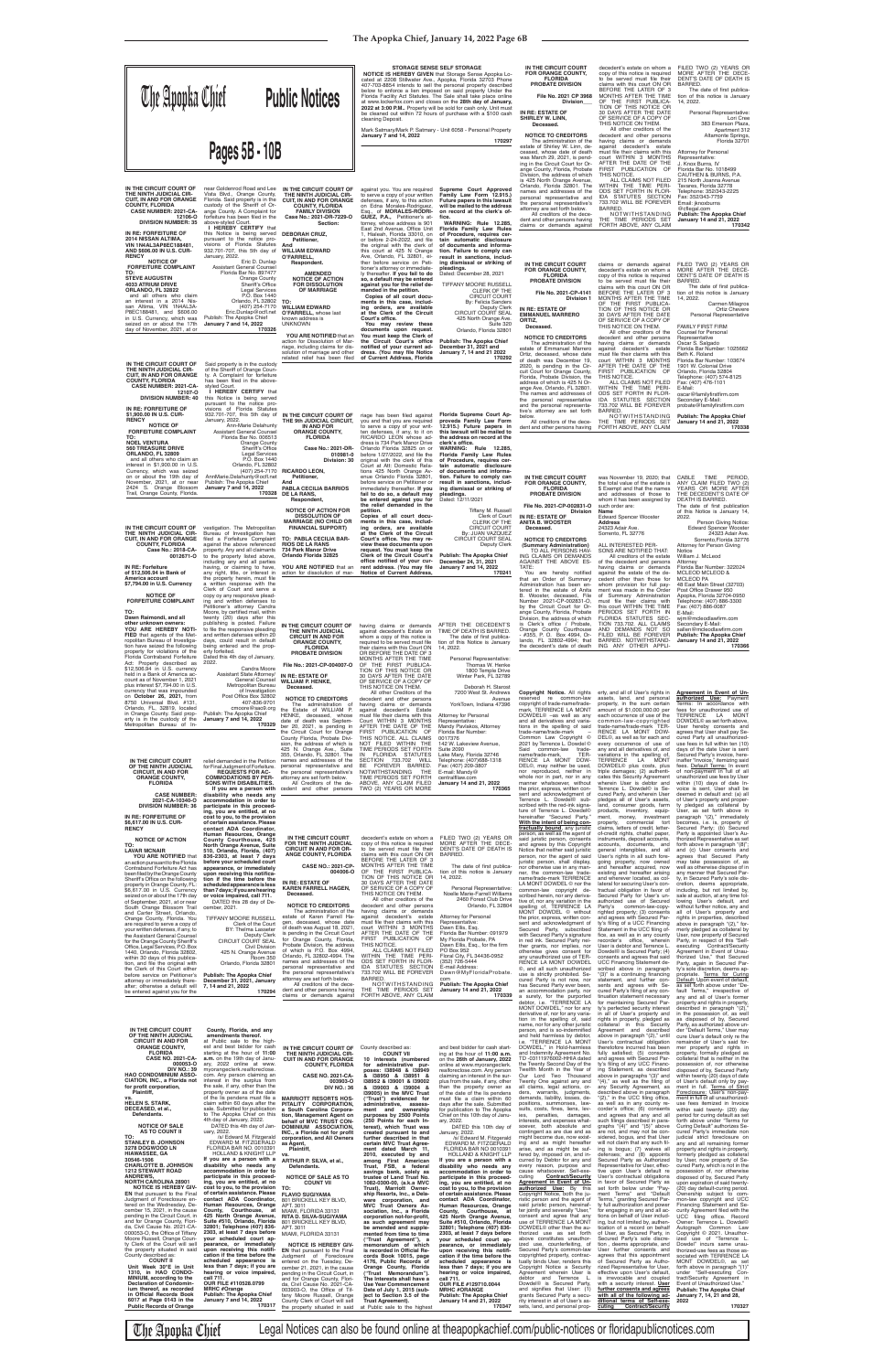The Apopka Chief Legal Notices can also be found online at theapopkachief.com/public-notices or floridapublicnotices.com

## **NOTICE OF DEFAULT AND INTENT TO FORECLOSE**

Sale which will state the sale date and time. TRUSTEE'S NAME AND CONTACT INFORMATION: EDWARD M. FITZGERALD, Trustee, Holland & Knight LLP, 200

**MORTGAGE LIEN** The Trustee named below on behalf of MARRIOTT OWNERSHIP RESORTS, INC., ("MORI") gives this Notice of Default and Intent to Foreclose a Mortgage Lien to the following Obligors at their respective Notice Addresses (see Exhibits "A" through X5 ("Exhibits") for a list of Obligors and their respective Notice Addresses). LEGAL DESCRIPTION: This Notice of Default and Intent to Foreclose Mortgage Lien pertains to (see Exhibits for number of **Interests (numbered** for administrative purposes (see Exhibits for the Interest Numbers)) in the MVC Trust ("Trust") evidenced for administrative, assessment and ownership purposes by (see Exhibits for number of Points) Points (250 Points for each Interest), which Trust was created pursuant to and further described in that certain MVC Trust Agreement dated March 11, 2010, executed by and among First American Trust, FSB, a federal savings bank, solely as trustee of Land Trust No. 1082-0300-00 (a.k.a. MVC Trust), Marriott Ownership Resorts, Inc., a Delaware corporation, and MVC Trust Owners Association, Inc., a Florida corpora-<br>tion not-for-profit, as such agreement may be amended and supplemented from time to time ("Trust Agreement"), a memorandum of which is recorded in Official Records Book 10015, Page 4176, Public Records of Orange County, Florida ("Trust Memo-randum"). The Interests shall have a Use Year Com ment Date of (see Exhibits for the Use Year Commencement Date) (subject to Section 3.5 of the Trust Agreement)<br>("Timeshare Interest") ("Timeshare Interest"). NATURE OF THE ACTION: MORI, through its Trustee, is using a non-judicial procedure ("Trustee Foreclosure Procedure") that has been approved by law to foreclose its Mortgage lien against the Obligor's Timeshare Interest because the Obligor has failed to pay the amounts due and owing on (see Exhibits for due date) in accordance with the Note dated (see Exhibits forthe Note date) and Mortgage dated (see Exhibits for the Mortgage date) (the "Default"). If the Obligor fails to cure the Default or fails to object to MORI's use of the Trustee Foreclosure Proce-dure, the Obligor risks losing ownership of the Timeshare Interest. AMOUNT SECURED BY MORTGAGE LIEN: As of (see Exhibits for date), there is presently due and owing (see Exhibits for total amount secured by Mortgage lien) PLUS the actual costs incurred in connection with the Default. AMOUNT OF PAYMENT: In addition to (see Exhibits for total amount secured by Mortgage lien) PLUS the actual costs incurred in connection with the Default as stated in the previous section entitled "AMOUNT SECURED BY MORTGAGE LIEN," paymer must include interest at the per diem rate of (see Exhibits for the per diem interest amount) per day beginning<br>(see Exhibits for date) through the date that payment is received. The amount of costs incurred in connection with the Default can be obtained by calling 407-244-5198. TIME BY WHICH PAYMENT MUST BE RECEIVED TO CURE THE DEFAULT: Pay-<br>ment must be received before<br>Trustee issues a Certificate<br>of Sale, which will be issued immediately after the sale. You will receive a Notice of

/**"Beginning" Date:** August 31, 2021 /(126435.5262)// **EXHIBIT "M" Obligor(s) and Notice of Ad-dress:** PAMELA JEAN SCH-URGOT, 95 RIVER OAKS WAY, HARDEEVILLE, SC 29927; NORMA J. SCHUR-GOT, 95 RIVER OAKS WAY, HARDEEVILLE, SC 29927 and RAYMOND E. SCHUR-GOT, 95 RIVER OAKS WAY, HARDEEVILLE, SC 29927 /**Number of Interests:** 16 /**Interest Numbers:** R22733 & R22734 & R22735 & R22736 & R22737 & R22738 & R22739 & R22740 & R22741 & R22742 & R22743 & R22744 & R22745 & R22746 & R22747 & R22748/**Number of Points:** 4000 /**Use Year Commencement Date:** January 1, 2018 /**Due Date:** February 1, 2020 /**Note Date:** May 31, 2017/ **Mortgage Date:** May 31, 2017 /**"As of" Date:** August 30, 2021 /**Total Amount Secured by Obligor(s) and Notice of Address:** ARIEL OBREGON, 1362 NORTH COLUMBUS AVENUE, GLENDALE,<br>CA 91202 and KAREN<br>OBREGON, 1362 NORTH<br>COLUMBUS AVENUE, GLENDALE, CA 91202/**Number of Interests:** 16 /**Interest Numbers:** R56430 & R56431 & R56618 & R56619 & R56620 & R56621 & R56622 & R56623 & R56624 & R56625 & R56626 & R56627 & R56628 & R56629 & R56630 & R56631/**Number of Points:** 4000 /**Use Year Commencement Date:** August 1, 2017 /**Due Date:** July 21, 2018 /**Note Date:** July 21, 2017/ **Mortgage Date:** July 21, 2017 /**"As of" Date:** August 30, 2021 /**Total Amount Secured by Mortgage Lien:** \$47,602.65/ **Total Amount Secured by Mortgage Lien: \$47,602.65/<br><b>Per Diem Interest: \$** 9.9217<br>/**"Beginning" Date:** August<br>31, 2021 /(126435.5271)//

**of Points:** 2000 /**Use Year Commencement Date:** Janu-ary 1, 2018 /**Due Date:** December 7, 2019 /**Note Date:** December 7, 2017/ **Mortgage Date:** December 7, 2017 /**"As of" Date:** August 30, 2021 /**Total Amount Secured by Mortgage Lien:** \$21,363.66/ **Total Amount Secured by Mortgage Lien:** \$21,363.66/ **Per Diem Interest:** \$7.1193 /**"Beginning" Date:** August 31, 2021 /(126435.5264)// 2018 /**Note Date:** August 2,<br>2017/ **Mortgage Date:** August<br>2, 2017 /"**As of**" **Date:** Au-<br>gust 30, 2021 /**Total Amount<br>Secured by Mortgage Lien:<br>\$ 62,371.59/ <b>Total Amount Secured by Mortgage Lien: \$62,371.59/Per Diem<br><b>Interest: \$**16.1566 /**"Begin-<br><b>ning" Date:** August 31, 2021<br>/(126435.5273)//

ROBERSON, 2727 29TH STREET, NW, APT. 305, WASHINGTON, DC 20008/<br>Number of Interests: 10 **Number of Interests:** 10<br>/**Interest Numbers:** 829936 &<br>829937 & 829938 & 829939 & 829940 & 829941 & 829943 & 829944 & 829945 & 829946/**Number of Points:** 2500 /**Use Year Commencement Date:** July 1, 2017 /**Due Date:** February 19, 2020 /**Note Date:** June 19, 2017/ **Mortgage Date:** June 19, 2017 /**"As of" Date:** August 30, 2021 /**Total Amount Secured by Mortgage Lien:** \$27,701.23/ **Total Amount Secured by Mortgage Lien:** \$27,701.23/**Per Diem Interest:** \$8.0365 /**"Beginning" Date:** August 31, 2021<br>/(126435.5265)// **EXHIBIT "P" Obligor(s) and Notice of Address:** MARY A. CRANE, 13260 MONMOUTH HWY, MONMOUTH, OR 97361 /**Number of Interests:** 6 /**In-terest Numbers:** R31806 & R31807 & R31808 & R31809 & R31810 &R31811/**Number of Points:** 1500 /**Use Year Commencement Date:** January 1, 2018 /**Due Date:** January 1, 2020 /**Note Date:** June 29, 2017/ **Mortgage Date:** June 29, 2017 /**"As of" Date:** August 30, 2021 /Total Amount Secured by<br>Mortgage Lien: \$20,396.11/<br>Total Amount Secured by<br>Mortgage Lien: \$20,396.11/<br>Per Diem Interest: \$6.1675<br>/"Beginning" Date: August<br>31, 2021 /(126435.5266)// **EXHIBIT "Q" Obligor(s) and Notice of Ad-dress:** MICHELE BARTON, 2652 HERITAGE PARK ROAD, TAYLORSVILLE, UT 84129 /**Number of Interests:** 20 /**Interest Numbers:** R33542 & R33543 & R33544 & R33545 & R33546 & R33547 & R33548 & R33549 & R33550 & R33551 & R33552 & R33601 & R33602 & R33603 & R33604 & R33605 & R33606 & R33607 & R33608 & R33609/**Number of Points:** 5000 /**Use Year Commencement Date:** January 1, 2018 /**Due Date:** February 20, 2020 /**Note Date:** June 20, 2017/ **Mortgage Date:** June 20, 2017 /**"As of" Date:** August 30, 2021 /**Total Amount Secured by Mortgage Lien: \$50,492.83/<br><b>Total Amount Secured by<br><b>Mortgage Lien: \$50,492.83/<br><b>Per Diem Interest: \$** 15.7888<br>/**"Beginning" Date:** August<br>31, 2021 /(126435.5267)// **EXHIBIT "R"<br>
<b>Obligor(s) and Notice of**<br> **Address:** JOSEFINA TIMBOL<br>
SONGCO, 4953 WIOTA<br>
STREET, LOS ANGELES, CA<br>
90041 and JOSE ROLANDO SONGCO, 4953 WIOTA<br>STREET, LOS ANGELES, CA 90041 /**Number of Interests:** 4 /**Interest Numbers:** R35021 & R35022 & R35023 & R35024/**Number of Points:** 1000 /**Use Year Commencement Date:** January 1, 2018 /**Due Date:** March 1, 2020 /**Note Date:** September 29, 2017/ **Mortgage Date:** September 29, 2017 /**"As of" Date:** August 30, 2021<br>/**Total Amount Secured by<br><b>Mortgage Lien:** \$13,909.56/

South Orange Avenue, Ste. 2600, Orlando, Florida 32801, United States of America, OrlandoForeclosure@hklaw. com. DATED this 3rd day of January, 2022. EDWARD M. FITZGERALD, TRUSTEE Holland & Knight LLP 200 South Orange Avenue, Ste. 2600 Orlando, Florida 32801 United States of America OrlandoForeclosure@hklaw. com HK#126435.4887 MORI #100291570 JMD **EXHIBIT "A" Obligor(s) and Notice of Ad-dress:** FRANKLIN D. GANS, JR., 3823 SHORVIEW LANE, MISSOURI CITY TX 77459 and ALISA MICHELLE GANS, 3823 SHORVIEW LANE,<br>MISSOURI CITY TX 77459<br>**/Number of Interests:** 28 /**Interest Numbers:** U86236 & U86237 & U86238 & U86239 & U86240 & U86241 & U86242 & U86243 & U86244 & U86245 & U86246 & U86247 & U86248 & U86249 & U86250 & U86251 & U86252 & U86301 & a Ooozoz a Ooooo 1 a<br>U86302 & U86303 & U86304<br>& U86305 & U86306 & & U86305 & U86306 & U86307 & U86308 & U86309 & U86310 & U86311/**Number of Points:** 7000 /**Use Year Commencement Date:** August 1, 2020 /**Due Date:** November 1, 2019 /**Note Date:** June 29, 2018/ **Mortgage Date:** June 29, 2018 /**"As of" Date:** June 7, 2021 /**Total Amount Secured by Mortgage Lien:** \$80,911.77/ **Total Amount Secured by Mortgage Lien:** \$80,911.77/**Per Diem Inter-est:** \$ 23.4696 /**"Beginning" Date:** /(126435.4887)// **EXHIBIT "B" Obligor(s) and Notice of<br><b>Address:** SILVINA BEATRIZ<br>MARTINEZ, LAS AMAPOLAS 455 PISO 2 DEPTO, BUE-NOS AIRES, OF 1604, AR-GENTINA and JUAN IGNA-<br>CIO HOURCADE BELLOCC CIO HOURCADE BELLOCQ, LAS AMAPOLAS 455 PISO 2 DEPTO, BUENOS AIRES, OF 1604, ARGENTINA /**Number of Interests:** 8/**Interest Numbers:** Z11845 &Z11846 &Z11847 & Z11848 & Z11849 & Z11850 & Z11851 & Z11852 /**Number of Points:** 2000 /**Use Year Commencement Date:** January 1, 2020 /**Due Date:** October 16, 2019 /**Note Date:** August 16, 2019/ **Mort-gage Date:** August 16, 2019 /**"As of" Date:** June 7, 2021 /**Total Amount Secured by Mortgage Lien:** \$ 27,638.68/ **Total Amount Secured by Mortgage Lien:** \$27,638.68/ **Per Diem Interest:** \$ 9.3585 /**"Beginning" Date:** June 8, 2021 /(126435.4935)// **EXHIBIT "C" Obligor(s) and Notice of Address:** ROXANA M. ORLICH ESQUIVEL, DE VIVEROS EXOTICA 900 OESTE 50 NORTE, CONDOMINIO IMPERIAL # 5, ESCAZU, OF 00000, COSTA RICA and GUSTAVO A. ORTIZ, DE VIVEROS EXOTICA 900 OESTE 50 NORTE, ESCAZU, OF 00000, COSTA RICA /**Number of Interests:** 20 /**Interest Numbers:** O30229 & O30230.& O30231 February 9, 2020 /**Note Date:** May 9, 2017/ **Mortgage Date:** May 9, 2017 /**"As of" Date:** August 30, 2021 /**Total Amount Secured by Mortgage Lien:** \$25,571.75/ **Total Amount Secured by Mortgage Lien:** \$25,571.75/ **Per Diem Interest:** \$ 7.8499 /**"Beginning" Date:** August 31, 2021 /(126435.5257)// **EXHIBIT "H" Obligor(s) and Notice of Address:** BENJAMIN H. PESTER, 5116 GARNER AVENUE, PORTSMOUTH, VA 23703 /**Number of Interests:** 20 /**Interest Numbers:** Q34537 & Q34538 & Q42352 & Q42401 & Q42402 & Q42403 & Q42404 & Q42405 & Q42406 & Q42407 & Q42408 & Q42409 & Q42410 & Q42411 & Q42412 & Q42413 & Q42414 & Q42415 & Q51627 & Q51628 /**Number of Points:** 5000 /**Use Year Commence-ment Date:** January 1, 2019 /**Due Date:** December 10, 2019 /**Note Date:** May 10, 2017/**Mortgage Date:** May 10, 2017 /**"As of" Date:**August 30, 2021 /**Total Amount Secured by Mortgage Lien:** \$50,869.10/ **Total Amount Secured by Mortgage Lien:** \$50,869.10/**Per Diem Interest:** \$ 13.6134 /**"Beginning" Date:** August 31, 2021<br>/(126435.5258)// **EXHIBIT "I" Obligor(s) and Notice of Address:** DAVID LAMARR MCCOY, 7964 LACROSSE WAY, RIVER SIDE, CA 92508 and JOCELYN MATIAS MCCOY, 7964 LACROSSE WAY, RIVER SIDE, CA 92508 /**Number of Interests:** 8 /**Interest Numbers:** Q76441 & Q76442 & Q76443 & Q76444 & Q76445 & Q76446 & Q76447 & Q76448/**Number of Points:** 2000 /**Use Year Commencement Date:** May 1, 2017 /**Due Date:** February 27, 2020 /**Note Date:** April 27, 2017/ **Mortgage Date:** April 27, 2017 /**"As of" Date:** August 30, 2021 /**Total Amount Secured by Mortgage Lien:** \$ 21,788.38/ **Total Amount Secured by Mortgage Lien:** \$21,788.38/**Per Diem Interest:** \$ 6.3243 /**"Begin-ning" Date:** August 31, 2021 /(126435.5259)// **EXHIBIT "J" Obligor(s) and Notice of Address:** JOHN COLLAZO, 274 TRENTON LANE, CAN-TON, GA 30115, and TARA COLLAZO, 274 TRENTON LANE, CANTON, GA 30115, /**Number of Interests:** 8 /**Interest Numbers:** Q76946 & Q76947 & Q76948 & Q76949 & Q76950 & Q76951 & Q76952 & Q77001/**Number of Points:** 2000 /**Use Year Commencement Date:** June 1, 2017 /**Due Date:** February 28, 2020 /**Note Date:** April 28, 2017/ **Mortgage Date:** April 28, 2017 /**"As of" Date:** Au-gust 30, 2021 /**Total Amount Secured by Mortgage Lien:** \$23,262.78/ **Total Amount Secured by Mortgage Lien:** \$23,262.78/**Per Diem Interest:** \$6.7593 /**"Beginning" Date:** August 31, 2021 /(126435.5260)// **EXHIBIT "K" Obligor(s) and Notice of Address:** PAMELA LYNN SIMPSON, TRUSTEE OF

& O30232 & O30233 & O30234 & O30235 & O30236 & O30237 & O30238 & O30239 & O30240 & O30241 & O30242 & O30243 & O30244 & O30245 & O30246 & O30247 & O30248/**Number of Points:** 5000 /**Use Year Commencement Date:** January 1, 2017 /**Due Date:** November 20, 2019 /**Note<br><b>Date:** December 20, 2016/<br>**Mortgage Date:** December<br>20, 2016 /**"As of" Date**: Au-<br>gust 30, 2021 /**Total Amount Secured by Mortgage Lien:** \$43,725.23/ **Total Amount Secured by Mortgage Lien:** \$43,725.23/**Per Diem Interest:** \$ 13.1236 /**"Begin-ning" Date:** August 31, 2021 /(126435.5253)// **EXHIBIT "D" Obligor(s) and Notice of Address:** ANDREA L. TRAVERS, 3 COLUMBUS SQUARE, SALEM, MA 01970 /**Number of Interests:** 6 /**In-terest Numbers:** O89338 & O89339 & O89340 & O89341 & O89342 & O89343/**Number of Points:** 1500 /**Use Year Commencement Date:** February 1, 2017 /**Due Date:** February 20, 2020 /**Note Date:** January 20, 2017/ **Mortgage Date:** January 20, 2017 /**"As of" Date:** August 30, 2021 /**Total Amount Secured by Mortgage Lien:** \$18,656.99/ **Total Amount Secured by Mortgage Lien:** \$18,656.99/**Per Diem Interest:** \$ 5.7284 /**"Beginning" Date:** August 31, 2021 /(126435.5254)// **EXHIBIT "E" Obligor(s) and Notice of Ad-dress:** MAURO MARTINEZ PERERA, AV APOQUINDO 7935 OF 401 TORRE B, LAS CONDES SANTIAGO, OF 00000, CHILE and HERNAN MARTINEZ PERERA, AV APOQUINDO 7935 OF 401 TORRE B, LAS CONDES SANTIAGO, OF 00000, CHILE /**Number** of Interests: 18 /Interest **of Interests:** 18 /**Interest<br><b>Numbers:** P25419 & P25420<br>& P25421 & P25422 &<br>P25423 & P25424 & P25425 & P25426 & P25427 & P25428 & P25429 & P25430 & P25431 & P25432 & P25433 & P25434 & P25435 & P25436/**Number of Points:** 4500 /**Use Year Commencement Date:** January 1, 2017 /**Due Date:** November 28, 2019 /**Note Date:** December 28, 2016/ **Mortgage Date:** December 28, 2016 /**"As of" Date:** August 30, 2021 /**Total Amount Secured by Mortgage Lien:** \$ 42,825.69/ **Total Amount Secured by Mortgage Lien:** \$42,825.69/ **Per Diem Interest:** \$ 13.5989 /**"Beginning" Date:** August 31, 2021 /(126435.5255)// **EXHIBIT "F" Obligor(s) and Notice of Address:** SERENA SMITH, 112 MARKS ROAD, APT. 3, VALPARAISO, IN 46383-5323 /**Number of Interests:** 16/**In-terest Numbers:** C00729 & C00740 & C00741 & C00742 & C00743 & C02116 & C02117 & C02118 & C02119 & C04814 & C04815 & C04816 & C04817 & C04818 & C04819 & C04820/**Number of Points:** 4000 /**Use Year Commencement Date:** June 1, 2017 /**Due Date:** January 1, 2020 /**Note Date:** May 1, 2017/ **Mortgage Date:** May 1, 2017 /**"As of" Date:** August 30, 2021 /**Total Amount Secured by Mortgage Lien:** \$34,905.33/ **Total Amount Secured by Mortgage Lien:** \$34,905.33/**Per Diem Interest:** \$ 8.7107 /**"Begin-ning" Date:** August 31, 2021 /(126435.5256)// **EXHIBIT "G" Obligor(s) and Notice of Address:** WALLACE MAHONEY, 2835 PECONIC BAY BLVD., LAUREL, NY 11948 /**Number of Interests:** 10/**Interest Numbers:** Q26138 & Q26139 & Q26140 & Q26141 & Q26142 & Q26143 & Q26144 & Q26145 & Q40149 & Q40150/**Number**  THE JAMES EDWARD SIMPSON LIVING TRUST,<br>DATED JANUARY 10, 2013, EDWARD SIMPSON LIVING TRUST, DATED JANUARY

**of Points:** 2500 /**Use Year Commencement Date:** January 1, 2020 /**Due Date:** Mortgage Lien: \$ 39,366.68/<br>**Mortgage Lien: \$39,366.68/<br><b>Mortgage Lien: \$**39,366.68/<br>**Per Diem Interest: \$** 9.9174<br>/**"Beginning" Date:** August<br>31, 2021 /(126435.5263)// **EXHIBIT "N"<br><b>Address:** KRISTY NELSON-<br>**SCHNEIDER, 563 BUCKEYE**<br>DRIVE, SHEFFIELD LAKE,<br>DH 44054 and JAMES SCHNEIDER, 563 BUCKEYE DRIVE, SHEFFIELD LAKE, OH 44054 /**Number of Inter-ests:** 8 /**Interest Numbers:** 834934 & 859337 & 859338 & 859339 & 859340 & 859341 & 859342 & 859343/**Number EXHIBIT "V"<br>
<b>Obligor(s) and Notice of**<br> **Address:** GARY J. GIOIA,<br>
7407 WINDINGLAKE<br>
CIRCLE, OVIEDO, FL 32765<br>
and JOANN GIOIA, 7407 WINDINGLAKE CIRCLE, OVIEDO, FL 32765/**Number**  & R70122 & R70123 &

**of Interests:** 18 /**Interest**<br>**Numbers:** R70115 & R70116<br>& R70117 & R70118 & R70119 & R70120 & R70121 R70124 & R70125 & R70126 & R70127 & R70128 & R70129 & R70130 & R70131 & R70132/**Number of Points:** 4500 /**Use Year Commence-ment Date:** August 1, 2018 /**Due Date:** November 2, **Obligor(s) and Notice of<br><b>Address:** KELLEE M. FAR-<br>RIS, 75 MAGNOLIA PLACE,<br>MARIANNA, AR 72360 and KURT L. FARRIS, 75 MAG-NOLIA PLACE, MARIANNA, AR 72360/**Number of Inter-ests:** 6 /**Interest Numbers:** S41824 & S41825 & S41826 & S41827 & S41828 & S41829/**Number of Points:** 1500 /**Use Year Commencement Date:** October 1, 2017 /**Due Date:** February 27, 2020 /**Note Date:** September 27, 2017/ **Mortgage Date:** September 27, 2017 /**"As of" Date:** August 30, 2021 /**Total Amount Secured by Mortgage Lien:** \$18,824.95/ **Total Amount Secured by Mortgage Lien:** \$ 18,824.95/ **Per Diem Interest:** \$ 5.798 /**"Beginning" Date:** August 31, 2021 /(126435.5281)//

**EXHIBIT "O" Obligor(s) and Notice of Address:** DONALD BRUCE ROBERSON, 2727 29TH STREET, NW, APT. 305, WASHINGTON, DC 20008 and JENNIFER HELENE

**Mortgage Lien:** \$64,747.28/ **Per Diem Interest:** \$22.9856 /**"Beginning" Date:** August 31, 2021 /(126435.5287)//<br>"EXHIBIT ".I1 **EXHIBIT "J1" Obligor(s) and Notice of Address:** ANDREA XIMENA PARCERISAS MIRANDA, CARRERA 101 1150 TORRE 4 APTO 1602 EDIF BALCON CAMPESTRE, CALI, OF 00000, COLOMBIA and CAR-LOS ANTONIO OSORIO AN-GULO, CARRERA 101 1150 TORRE 4 APTO 1602 EDIF BALCON CAMPESTRE,<br>CALI, OF 00000, COLOMBIA /**Number of Interests:** 12<br>/**Interest Numbers:** S94030<br>& S94031 & S94032 &<br>S94033 & S94034 & S94035 & S94311 & S94312 & S94313 & S94314 & S94315 & S94316/**Number of Points:** 3000 /**Use Year Commencement Date:** September 1, 2018 /Due Date: Novembe 14, 2019 /**Note Date:** August 14, 2018/ **Mortgage Date:** August 14, 2018 /**"As of" Date:** August 30, 2021 /**Total Amount Secured by Mortgage Lien:** \$31,697.00/ **Total Amount Secured by Mortgage Lien: \$31,697.00/<br><b>Per Diem Interest: \$**10.0103<br>/**"Beginning" Date:** August<br>31, 2021 /(126435.5288)//

10, 2013, 1520 OLD IVY DRIVE, SPRINGFIELD, IL 62711/**Number of Interests:** 8 /**Interest Numbers:** R09502 & R09503 & R09504 & R09505 & R09506 & R09507 & R09508 & R09509/**Number of Points:** 2000 /**Use Year Commencement Date:** January 1, 2018 /**Due Date:** January 16, 2020 /**Note Date:** June 16, 2017/ **Mortgage Date:** June 16, 2017 /**"As of" Date:** August 30, 2021 /**Total Amount Secured by Mortgage Lien:** \$ 22,328.40/ **Total Amount Secured by Mortgage Lien:** \$22,328.40/ **Per Diem Interest:** \$ 6.3951 /**"Beginning" Date:** August 31, 2021 /(126435.5261)// **EXHIBIT "L"** & R49047 & R49048 & R49049 & R49050 & R49051 & R49052/**Number of Points:** 2000 /**Use Year Commence-ment Date:** September 1, ment Date: September 1,<br>2018 /Due Date: December 14, 2019 /**Note Date:** August 14, 2017/ **Mortgage Date:** August 14, 2017 /**"As of" Date:** August 30, 2021 /**Total Amount Secured by Mortgage Lien:** \$24,460.87/ **Total Amount Secured by Mortgage Lien:** \$24,460.87/ **Per Diem Interest:** \$6,945 /**"Beginning" Date:** August 31, 2021 /(126435.5269)// **EXHIBIT "T"**

**Obligor(s) and Notice of Ad-dress:** BENJAMIN SHORUM, 17533 HAWKS VIEW DRIVE,<br>FORT MILL, SC 29707-5894<br>and DOROTHY MARIE SHO-<br>RUM, 17533 HAWKS VIEW DRIVE, FORT MILL, SC 29707-5894/**Number of Interests:** 8 /**Interest Numbers:** 057328 & 057329 & 057330 & 057331 & 057332 & 059810 & 059811 & 061915/**Number of Points:** 2000 /**Use Year Commencement Date:** January 1, 2018 /**Due Date:** January 24, 2020 /**Note Date:** May 24, 2017/ **Mortgage Date:** May 24, 2017 /**"As of" Date:** August 30, 2021 /**Total Amount Secured by Mortgage Lien:** \$ 21,378.58/ **Total Amount Secured by Mortgage Lien:** \$21,378.58/ **Per Diem Interest:** \$ 6.1387 **Obligor(s) and Notice of Address:** CONNIE JUDGE JOHNSON, 412 BIG LEAF WALK, MCDONOUGH, GA 30253 /**Number of Interests:** 4 /**Interest Numbers:** R51742 & R51743 & R51744 & R51745/**Number of Points:** 1000 /**Use Year Commence-ment Date:** August 1, 2017 /**Due Date:** February 19, 2020 /**Note Date:** July 19, 2017/**Mortgage Date:** July 19, 2017 /"**As of" Date:** Au-<br>gust 30, 2021 /Total Amount<br>Secured by Mortgage Lien:<br>\$13,530.54/ Total Amount<br>Secured by Mortgage<br>Lien: \$13,530.54/Per Diem<br>Interest: \$4.1254 /"Begin**ning" Date:** August 31, 2021 /(126435.5270)// **EXHIBIT "U"**

> **Secured by Mortgage Lien:** \$23,048.14/**Per Diem Interest:** \$6.6693 /**"Beginning" Date:** August 31, 2021<br>/(126435.5289)//

**EXHIBIT "W"<br>
<b>Obligor(s) and Notice**<br> **of Address:** BRIAN T.<br>
HOWARD, 445 FREMONT<br>
PEAK DRIVE, BRENT-<br>
WOOD, CA 94513-5546 and NATALIYA HOWARD, 445 FREMONT PEAK DRIVE, BRENTWOOD, CA 94513- 5546/**Number of Interests:** 8 /**Interest Numbers:** R70249 & R70250 & R70251 & R70252 & R70301 & R70302<br>& R70303 & R70304/**Number** & R70303 & R70304/**Number of Points:** 2000 /**Use Year Commencement Date:** January 1, 2018 /**Due Date:** January 3, 2020 /**Note Date:** August 3, 2017/ **Mortgage<br><b>Date:** August 3, 2017 /"As<br>of' Date: August 30, 2021<br>/**Total Amount Secured by Mortgage Lien:** \$18,567.27/ **Total Amount Secured by**  Mortgage Lien: \$18,567.27/<br>**Per Diem Interest:** \$5,287<br> **/**"Beginning" Date: August<br>31, 2021 /(126435.5274)//<br>**EXHIBIT "X"**<br>Obligor(s) and Notice of **Address:** ALEXANDER BERNARDO, 710 TIGER<br>LILY WAY, HIGHLANDS LILY WAY, HIGHLANDS RANCH, CO 80126 /**Number of Interests:** 8 /**Interest Numbers:** R90033 & R90034 & R90035 & R90036 &<br>R90037 & R90038 & R90039 R90037 & R90038 & R90039 & R90040/**Number of Points:** 2000 /**Use Year Commencement Date:** October 1, 2017 /**Due Date:** February 14, 2020 /**Note Date:** August 14, 2017/ **Mortgage Date:** August 14, 2017 /**"As of" Date:** August 30, 2021 /**Total Amount Secured by Mortgage Lien:** \$23,667.70/ **Total Amount Secured by Mortgage Lien:** \$23,667.70/**Per Diem Interest:** \$ 6.8466 /**"Beginning" Date:** August 31, 2021 /(126435.5275)// **EXHIBIT "Y" Obligor(s) and Notice of Address:** MAYRA R. HER-NANDEZ, 537 CARDINAL WOODS WAY, EASLEY, SC 29642 /**Number of Interests:** 8 /**Interest Numbers:** R17632 & R17633 & R17634 & R17635 & R17636 & R17637 & R17638 & R17639/ **Number of Points:** 2000 /**Use Year Commencement Date:** September 1, 2017 /**Due Date:** February 23, 2020 /**Note Date:** August 23, 2017/ **Mortgage Date:** August 23, 2017 /**"As of" Date:** August 30, 2021 /**Total Amount Secured by Mortgage Lien:** \$24,179.96/ **Total Amount Secured by Mortgage Lien:** \$24,179.96/**Per Diem Interest:** \$7.0212 /**"Beginning" Date:** August 31, 2021<br>/(126435.5276)// **EXHIBIT "Z" Obligor(s) and Notice of Address:** REGINA R.<br>RAMOS, 588 BATTERSEA<br>DRIVE, SAINT AUGUSTINE,<br>FL 32095 and ELEUTERIO R. RAMOS, 588 BATTERSEA DRIVE, SAINT AUGUSTINE,<br>FL 32095/Number of Inter-FL 32095/**Number of Inter-ests:** 16 /**Interest Numbers:** R98635 & R98636 & R98637 & R98638 & R98639 & R98640 & R98641 & R98642 & R98643 & R98644 & R98645 & R98646 & R98647 & R98648 & R98649 & R98650/**Number of Points:** 4000 /**Use Year Commencement Date:** July 1, 2018 /**Due Date:** February 16, 2020 /**Note Date:** August 16, 2017/ **Mortgage Date:** August 16, 2017 /**"As of" Date:** August 30, 2021 /**Total Amount Secured by Mortgage Lien:** \$38,634.30/ **Total Amount Secured by Mortgage EXHIBIT ''E1" Obligor(s) and Notice of Ad-dress:** GLENDA G. ALINIO, 8 TUSCANY CIRCLE, SALINAS, CA 93905 and CHAD S. ALINIO, 8 TUS-CANY CIRCLE, SALINAS, CA 93905/**Number of Interests:** 16 /**Interest Numbers:** S54052 & S54101 & S54102 & S54103 & S54104 & S54105 & S54106 & S54107 & S54108 & S54109 & S54110 & S54111 & S54112 & S54113 & S54114 & S54115/**Number of Points:** 4000 /**Use Year Commence-ment Date:** October 1, 2017 /**Due Date:** January 7, 2020 /**Note Date:** September 7, 2017/ **Mortgage Date:** September 7, 2017 /**"As of" Date:** August 30, 2021 /**Total Amount Secured by Mortgage Lien:** \$40,349.92/ **Total Amount Secured by Mortgage Lien:** \$40,349.92/ **Per Diem Interest:** \$ 9.32 /**"Beginning" Date:** August 31, 2021 /(126435.5282)// **EXHIBIT "F1" Obligor(s) and Notice of Ad-dress:** AYMAN ABDALLAH, 3400 WEST STONEGATE BLVD., APT 614, ARLING-TON HEIGHTS, IL 60005 and NASIM NAGHIBI, 3400 WEST STONEGATE BLVD. APT 614, ARLINGTON HEIGHTS, IL 60005 /**Number of Interests:** 32 /**Interest Numbers:** R53837 & R53838 & R53839 & R53840 & R53841 & R53842 & R53843 & R53844 & R53845 & R53846 & R53847 & R53848 & R53849 & R53850 & R53851 & R53852 & R53901<br>& R53902 & R53903 & & R53902 & R53903 & R53904 & R53905 & R53906 & R53907 & R53908 & R53909 & R53910 & R53911 & R53912 & R53913 & R53914 & R53915 & R53916/ **Number of Points:** 8000 /**Use Year Commencer Date:** July 1, 2018 /**Due Date:** September 9, 2018 /**Note Date:** November 9, 2017/ **Mortgage Date:** November 9,<br>2017 /"**As of" Date:** August<br>30, 2021 /**Total Amount Secured by Mortgage Lien:** \$ 102,413.30/ **Total Amount Secured by Mortgage Lien:** \$102,413.30/**Per Diem Interest:** \$ 22.7164 /**"Begin-ning" Date:** August 31, 2021 /(126435.5283)// **EXHIBIT "G1" Obligor(s) and Notice of Address:** FRANCISCO T. SALCEDO AVILA, CALLE LOS AZULEJOS QTA.ILINIZA PRADOS DEL ESTE, CARA-CAS, OF 1080, VENEZUELA and ALICIA RODRIGUEZ, CALLE LOS AZULEJOS QTA.ILINIZA PRADOS DEL ESTE, CARACAS, OF 1080, VENEZUELA /**Number of Interests:** 4 /**Interest Numbers:** S62447 & S62448 & S62449 & S62450/**Number of Points:** 1000 /**Use Year Commencement Date:** Janu-ary 1, 2019 /**Due Date:** December 1, 2019 /**Note Date:** October 31, 2017/ **Mortgage Date:** October 31, 2017 /**"As of" Date:** August 30, 2021<br>/**Total Amount Secured by<br>Mortgage Lien: \$ 13,879.09/<br><mark>Total Amount Secured by</mark> Mortgage Lien:** \$13,879.09/ **Per Diem Interest:** \$4.5864 /**"Beginning" Date:** August 31, 2021 /(126435.5284)// **EXHIBIT "H1" Obligor(s) and Notice of Address:** EUGENIO YAMYL HOFFMANN, JOSE RIVERA 399, JARDIN AMERICA, & T36906 & T36907 & T36908 & T36909 & T36910 & T36911/**Number of Points:** 2000 /**Use Year Commence ment Date:** January 1, 2018 /**Due Date:** December 7, 2019 /**Note Date:** December 7, 2017/ **Mortgage Date:** December 7, 2017 /**"As of" Date:** August 30, 2021 /**Total Amount Secured by Mortgage Lien:** \$ 25,931.88/ **Total Amount Secured by Mortgage Lien:** \$25,931.88/ **Per Diem Interest:** \$ 7.3552 /**"Beginning" Date:** August 31, 2021 /(126435.5291)// **EXHIBIT "M1" Obligor(s) and Notice of Address:** JENNIFER V. AGGIESS. JEINNIFER I STREET, WAIANAE, HI 96792, and CHARLES H. KING JR., 87 1020 KAIPOI STREET, WAIANAE, HI<br>96792. /Number of Interests 96792, /**Number of Interests:** 8 /**Interest Numbers:** T59045 & T59046 & T59047 & T59048 & T59049 & T59050 & T59051 & T59052/**Number of Points:** 2000 /**Use Year Commencement Date:** January 1, 2018 /**Due Date:** January 6, 2020 /**Note Date:** December 6, 2017/**Mortgage Date:** December 6, 2017 /**"As of" Date:** August 30, 2021 /**Total Amount Secured by Mortgage Lien:** \$ 24,038.20/ **Total Amount Secured by Mortgage Lien:** \$24,038.20/ **Per Diem Interest:** \$ 6.8748 /**"Beginning" Date:** August 31, 2021 /(126435.5292)// **EXHIBIT "N1" Obligor(s) and Notice of Address:** GENEVIEVE JACKSON, 1880 WHITE OAK DRIVE #183, HOUS TON, TX 77009 /**Number of Interests:** 8 /**Interest Numbers:** H90236 & H90237 & H90238 & H90239 & H90240 & H90241 & H94947<br>& H94948/**Number of Points:**<br>2000 /**Use Year Commence-**<br>ment Date: January 1, 2018<br>**/Due Date:** February 13,<br>2020 /**Note Date:** December 13, 2017/ **Mortgage Date:** December 13, 2017 /**"As of" Date:** August 30, 2021 /**Total Amount Secured by Mortgage Lien:** \$ 15,588.63/ **Total Amount Secured by Mortgage Lien:** \$15,588.63/<br>**Per Diem Interest:** \$ 4.4744<br>**"Beginning" Date:** August<br>31, 2021 /(126435.5293)//<br>**EXHIBIT "O1" Obligor(s) and Notice of Address:** LARRY BURTON, 47 WATERVIEW DRIVE, SOMERSET, KY 42503 /**Number of Interests:** 32 /**Interest Numbers:** U22339 & U22340 & U22341 & U22342 & U22343 & U22344 & U22345 & U22346 & U22347 & U22348 & U22349 & U22350 & U22351 & U22352 & U22401 & U22440 & U22441 & U22442 & U22443 & U22444 & U22445 & U22446 & U22447 & U22448 & U22449 & U22450 & U22451 & U22452 & U22501 & U22502 & U22503 & U22504 /**Number of Points:** 8000 /**Use Year Commencement Date:** January 1, 2019 /**Due Date:** February 24, 2020 /**Note Date:** May 24, 2018/ **Mortgage Date:** May 24, 2018 /**"As of" Date:** August 30, 2021 /**Total Amount Secured by Mortgage Lien:** \$77,374.42/ **Total Amount** 

CARMEN ESPINOZA MARIN,<br>CONDOMINIO AGUA CLARA<br>#24B, DESAMPARADOS ALAJUELA, OF 20100, **COSTA RICA /Number of Interests: 4 /Interest Numbers:** U04834 & U04835 & U04836 & U04837/**Number of Points:** 1000 /**Use Year Commencement Date:** May 1, 2018 /**Due Date:** November 13, 2019 /**Note Date:** April 13, 2018/ **Mortgage Date:** April 13, 2018 /**"As of"** Date: August 30, 2021 /**Total Amount Secured by Mortgage Lien:** \$ 15,586.57/ **Total Amount Secured by Mortgage Lien:** \$ 15,586.57/ **Per Diem Interest:** \$ 4.8789 /**"Beginning" Date:** August 31, 2021 /(126435.5298)//

**Obligor(s) and Notice of<br><b>Address:** RICHARD T. WIL-<br>LIAMS, 31 HAYDEN STREET, BOSTON, MA 02120-3377 and BEVERLY F. WILLIAMS, 31 HAYDEN STREET BOSTON, MA 02120-3377 /**Number of Interests:** 5 /**Interest Numbers:** V70614 & V70615 & V70616 & V70617 & V70618/**Number of Points:** 1250 /**Use Year Commence-ment Date:** January 1, 2019 /**Due Date:** February 13, 2020 /**Note Date:** September 13, 2018/ **Mortgage Date:** September 13, 2018 /**"As of" Date:** August 30, 2021 /**Total Amount Secured by Mortgage Lien:** \$ 19,504.89/ **Total Amount Secured by Mortgage Lien:** \$19,504.89/ **Per Diem Interest:** \$ 5.9851 /**"Beginning" Date:** August 31, 2021 /(126435.5308)// **EXHIBIT "A2"**

**Lien:** \$38,634.30/**Per Diem Interest:** \$11.4556 /**"Begin-ning" Date:** August 31, 2021 /(126435.5277)// **EXHIBIT "A1" Obligor(s) and Notice of Address:** LUIS A. MACEIRA, 6164 AMBER VIEW STREET, LAS VEGAS, NV 89135 /**Number of Interests:** 16 /**In-terest Numbers:** S04147 & S04148 & S04149 & S04150 & S04151 & S04152 & S04201 & S04202 & S04203 & S04204 & S04205 & S04206 & S04207 & S04208 & S04209 & S04210/**Number of Points:** 4000 /**Use Year Commencement Date:** September 1, 2017 /**Due Date:** February 1, 2020 /**Note Date:** August 30, 2017/ **Mortgage Date:** August 30, 2017 /**"As of" Date:** August 30, 2021 /**Total Amount Secured by Mortgage Lien:** \$ 39,561.85/ **Total Amount Secured by Mortgage Lien: \$39,561.85/<br><b>Per Diem Interest: \$** 9.1964<br>/**"Beginning" Date:** August<br>31, 2021 /(126435.5278)// **EXHIBIT "B1" Obligor(s) and Notice of Address:** JUAN ANTONIO VALDEZ ROSPIGLIOSI, JR. JOSE SABOGAL 127 URB. LOS JAZMINEZ-SANTIAGO

DE SURCO, LIMA, OF 15048, PERU and MARIA CECILIA STUARD DE LA TORRE,<br>JR.JOSE SABOGAL 127<br>URB.LOS JAZMINEZ-SAN-TIAGO DE SURCO, LIMA, OF 15048, PERU /**Number of Interests:** 9 /**Interest Numbers:** S22204 & S22205 & S22206 & S22207 & S22208 &S22209 & S22210 & S22211 & S22212/**Number of Points:** 2250 /**Use Year Commence-ment Date:** January 1, 2018 /**Due Date:** November 14, 2019 /**Note Date:** September 14, 2017/ **Mortgage Date:** September 14, 2017 /**"As of" Date:** August 30, 2021 /**Total Amount Secured by Mortgage Lien:** \$22,573.29/ **Total Amount Secured by Mortgage Lien:** \$22,573.29/ **Per Diem Interest:** \$6,344 /**"Beginning" Date:** August 31, 2021 /(126435.5279)// **EXHIBIT "C1" Obligor(s) and Notice of Address:** ERIC M .BREMER,

714 FRANKLIN COURT, EAST STROUDSBURG, PA 18302 and KATHLEEN M. HUDY-BREMER, 714 FRANKLIN COURT, EAST STROUDSBURG, PA 18302 /**Number of Interests:** 8 /**Interest Numbers:** Q34052 & Q34101 & Q34102 & Q34103 & Q34104 & Q34105 & Q34106 & Q34107/**Number of Points:** 2000 /**Use Year Commencement Date:** Sep-tember 1, 2017 /**Due Date:** March 1, 2020 /**Note Date:** August 29, 2017/ **Mortgage Date:** August 29, 2017 /**"As of" Date:** August 30, 2021 /**Total Amount Secured by Mortgage Lien:** \$22,694.91/ **Total Amount Secured by Mortgage Lien:** \$22,694.91/ **Per Diem Interest:** \$6,603 /**"Beginning" Date:** August 31, 2021 /(126435.5280)// **EXHIBIT "D1"**

OF 3328, ARGENTINA and GRISELDA VERONICA<br>KNUPPELHOLZ, JOSE RIVE-RA 399, JARDIN AMERICA, OF 3328, ARGENTINA /**Num-ber of Interests:** 8 /**Interest Numbers:** S86151 & S86152 & S86201 & S86202 & S86203 & S86204 & S86205 & S86206/**Number of Points:** 2000 /**Use Year Commence-ment Date:** November 1, 2017 /**Due Date:** December 1, 2019 /**Note Date:** October 30, 2017/ **Mortgage Date:** October 30, 2017 /**"As of" Date:** August 30, 2021 /**Total Amount Secured by Mortgage Lien:** \$24,624.36/ **Total Amount Secured by Mortgage Lien:** \$24,624.36/ **Per Diem Interest:** \$ 8.2023 /**"Beginning" Date:** August 31, 2021 /(126435.5285)//

**EXHIBIT "I1" Obligor(s) and Notice of Address:** JORDAN YAKOBY, 409 E 84TH STREET, APT. 17, NEW YORK, NY 10028 /**Number of Interests:** 28 /**Interest Numbers:** S99205 & S99206 & S99207 & S99802 & S99803 & S99804 & S99805 & S99806 & S99807 & S99808 & S99809 & S99810 & S99811 & S99812 & S99813 & S99814 & S99815 & S99816 & S99817 & S99818 & S99819 & S99820 & S99821 & S99822 & S99823 & S99824 & S99825 & S99826/**Number of Points:** 7000 /**Use Year Commencement Date:** Janu-ary 1, 2018 /**Due Date:** May 11, 2020 /**Note Date:** December 11, 2017/ **Mortgage Date:** December 11, 2017 /**"As of" Date:** August 30, 2021 /**Total Amount Secured by Mortgage Lien:** \$64,747.28/ **Total Amount Secured by** 

> **EXHIBIT "K1" Obligor(s) and Notice of Address:** JILL RENEE PARKER, 726 SETTLERS POND WAY, KNOXVILLE, TN 37923 /**Number of Interests:** 8 /**Interest Numbers:** T18922 & T18923 & T18924 & T18925 & T18926 & T18927 & T18928 & T18929/**Number of Points:** 2000 /**Use Year Commencement Date:** January 1, 2018 /**Due Date:** February 15, 2020 /**Note Date:** December 15, 2017/ **Mortgage Date:** December 15, 2017 /**"As of" Date:** Au-gust 30, 2021 /**Total Amount Secured by Mortgage Lien:** \$23,048.14/ **Total Amount**

> > **EXHIBIT "L1" Obligor(s) and Notice of Ad-dress:** ASHLEY G. ALONZO, 1401 ALLERTON AVENUE, BRONX, NY 10469 /**Number of Interests:** 8 /**Interest Numbers:** T36904 & T36905

**Secured by Mortgage Lien:** \$77,374.42/**Per Diem Interest:** \$21.6452 /**"Beginning" Date:** August 31, 2021 /(126435.5295)// **EXHIBIT "P1" Obligor(s) and Notice of Address:** VICTOR F. RAMIREZ, CARRERA 8 NO 69-76, BOGOTA, OF 32819,<br>COLOMBIA and OLGA<br>L. PULIDO, CARRERA 8<br>NO 69-76, BOGOTA, OF 32819, COLOMBIA /**Number of Interests:** 8 /**Interest Numbers:** 810034 & 810035<br>& 810036 & 810037 &<br>810038 & 810039 & 810040 & 810041/**Number of Points:** 2000 /**Use Year Commencement Date: March 1, 2018**<br> **Due Date: November 16.** /**Due Date:** November 16, 2019 /**Note Date:** February 16, 2018/ **Mortgage Date:** February 16, 2018 /**"As of" Date:** August 30, 2021 /**Total Amount Secured by Mortgage Lien:** \$ 25,085.61/ **Total Amount Secured by Mortgage Lien:** \$25,085.61/ **Per Diem Interest:** \$ 7.9069 /**"Beginning" Date:** August 31, 2021 /(126435.5296)// **EXHIBIT "Q1" Obligor(s) and Notice of Ad-dress:** JAMES E. FRALEY, 580 CEDAR ROAD, CRAB ORCHARD, WV 25827 and PATRICIA A. HYLTON, 580 CEDAR ROAD, CRAB ORCHARD, WV 25827 /**Number of Interests:** 8 /**Interest Numbers:** 701814 & 701815 & 789728 & 792916 & 792917 & 792918 & 792919 & 792920/**Number of Points:** 2000 /**Use Year Commence-ment Date:** April 1, 2018 /**Due Date:** December 28, 2019 /**Note Date:** March 28, 2018/ **Mortgage Date:** March 28, 2018 /**"As of" Date:** Au-gust 30, 2021 /**Total Amount Secured by Mortgage Lien:** \$ 27,171.55/ **Total Amount** 

**Secured by Mortgage Lien:** \$27,171.55/**Per Diem Interest:** \$ 8.2659 /**"Begin-ning" Date:** August 31, 2021 /(126435.5297)// **EXHIBIT "R1" Obligor(s) and Notice of Address:** NINOSKA DEL

**EXHIBIT "S1" Obligor(s) and Notice of<br><b>Address:** TAHISHA MISSY<br>WILLIAMS, 870 HORNADAY<br>PLACE, BRONX, NY 10460 /**Number of Interests:** 4 /**Interest Numbers:** U61136 & U61137 & U61138 & U61139/**Number of Points:** 1000 /**Use Year Commence-ment Date:** April 1, 2018 /**Due Date:** January 14, 2020 /**Note Date:** March 14, 2018/ **Mortgage Date:** March 14, 2018 /**"As of" Date:** August 30, 2021 /**Total Amount Secured by Mortgage Lien:** \$ 16,606.62/ **Total Amount Secured by Mortgage Lien:** \$ 16,606.62/**Per Diem Interest:** \$ 5.3307 /**"Beginning" Date:** August 31, 2021 /(126435.5299)// **EXHIBIT "T1"**

**Obligor(s) and Notice of Ad-dress:** MARY ANNE CRANE, 13260 MONMOUTH HWY, MONMOUTH, OR 97361 /**Number of Interests:** 10 /**Interest Numbers:** U72518 & U72519 & U72520 & U72521 & U72522 & U72523 & U72524 & U72525 & U72526 & U72527/**Number of Points:** 2500 /**Use Year Commence-ment Date:** January 1, 2019 /**Due Date:** January 11, 2020 /**Note Date:** April 11, 2018/ **Mortgage Date:** April 11, 2018 /**"As of" Date:** August 30, 2021 /**Total Amount Secured by Mortgage Lien:** \$28,121.67/ **Total Amount Secured by Mortgage Lien:** \$28,121.67/**Per Diem Interest:** \$8.0695 /**"Begin-ning" Date:** August 31, 2021 /(126435.5300)// **EXHIBIT "U1" Obligor(s) and Notice of Address:** JEREMIAH DONTE PATTERSON, 5143 CALAPINI LANE, KAILUA, HI 96734-4996 and TEQUILA MONAI PATTERSON, 5143 CALAPINI LANE, KAILUA HI 96734-4996/**Number of Interests:** 6 /**Interest Numbers:** V21406 & V21407 & V21408 & V21409 & V21410 & V21411/**Number of Points:** 1500 /**Use Year Commence-ment Date:** May 1, 2018 /**Due Date:** February 24, 2020 /**Note Date:** April 24, 2018/ **Mortgage Date:** April 24, 2018 /**"As of" Date:** August 30, 2021 /**Total Amoun Secured by Mortgage Lien:** \$ 21,582.04/ **Total Amount Secured by Mortgage Lien:** \$21,582.04/**Per Diem Interest:** \$ 6.6564 /**"Beginning" Date:** August 31, 2021<br>/(126435.5301)// **EXHIBIT "V1" Obligor(s) and Notice of Ad-dress:** WILLIAM A. BROCK, 10608 N. 24TH STREET, MC-CALLEN, TX 78504 and KIM-BERLY A. BROCK, 10608 N. 24TH STREET, MCCALLEN, TX 78504 /**Number of Interests:** 8 /**Interest Numbers:** I43218 & I43219 & I43220 & I43221 & I43222 & I52624 & I62708 & I62709/**Number of Points:** 2000 /**Use Year Commencement Date:** June 1, 2018 /**Due Date:** December 9, 2019 /**Note Date:** May 9, 2018/ **Mortgage Date:** May 9, 2018 /**"As of" Date:** August 30, 2021 /**Total Amount Secured by Mortgage Lien:** \$ 23,856.15/ **Total Amount Secured by Mortgage Lien:** \$23,856.15/ **Per Diem Interest:** \$ 6.7677 /**"Beginning" Date:** August 31, 2021 /(126435.5303)// **EXHIBIT "W1" Obligor(s) and Notice of Address:** ALEJANDRA A. KOUGH, 330 PARA-DISE ROAD UNIT 2417 SWAMPSCOTT, MA 01907 and MARK S. KOUGH, 330 PARADISE ROAD UNIT 2417, SWAMPSCOTT, MA 01907/**Number of Interests:** 20 /**Interest Numbers:** V36131 & V36132 & V36133 & V36134 & V36135 & V36136 & V36137 & V36138 & V36139 & V36140 & V36141 & V36142 & V36143 & V36144 & V36145 & V36146 & V36147 & V36148 & V36149 & V36150 /**Number of Points:** 5000 /**Use Year Commencement Date:** November 1, 2020 /**Due Date:** February 1, 2020 /**Note Date:** May 29, 2018/ **Mortgage Date:** May 29, 2018 /**"As of" Date:** August 30, 2021 /**Total Amount Secured by Mortgage Lien:** \$59,855.65/ **Total Amount Secured by Mortgage Lien:** \$59,855.65/ **Per Diem Interest:** \$17.4291 /**"Beginning" Date:** August 31, 2021 /(126435.5304)//

**EXHIBIT "X1"**

**Obligor(s) and Notice of Address:** MONICA VALERIE VILLA, 6140 SUGAR PINE DRIVE, WILMINGTON NC 28412 and JAMES ROY VILLA, 6140 SUGAR PINE DRIVE, WILMINGTON NC 28412/**Number of Interests:** 12/**Interest Numbers:** U51014 &U51015 & U51016 & U51017 & U51018 & U51019 & U51020 & U51021 & U51022 & U51023 & U51024 & U51025/**Number of Points:** 3000 /**Use Year Commencement Date:** June 1, 2018 /**Due Date:** February 1, 2020 /**Note Date:** May 31, 2018/ **Mortgage Date:** May 31, 2018 /**"As of" Date:** August 30, 2021 /**Total Amoun Secured by Mortgage Lien:** \$ 25,287.98/ **Total Amount Secured by Mortgage Lien:** \$25,287.98/**Per Diem Interest:** \$ 6.3556 /**"Begin-ning" Date:** August 31, 2021 /(126435.5306)// **EXHIBIT "Y1" Obligor(s) and Notice of Ad-dress:** FERDUOSI AHMED, 5645 CRESCENT RIDGE DRIVE, WHITE MARSH, MD 21162, and SALEH AMED, 5645 CRESCENT RIDGE<br>DRIVE, WHITE MARSH, MD<br>21162, /**Number of Interests:** 12 /**Interest Numbers:** V54941 & V54942 & V54943 & V54944 & V54945 & V54946 & V54947 & V54948 & V54949 & V54950 & V54951 & V54952/**Numbe of Points:** 3000 /**Use Year Commencement Date:** July 1, 2018 /**Due Date:** January 22, 2020 /**Note Date:** June 22, 2018/ **Mortgage Date:** June 22, 2018 /**"As** 

**of" Date:** August 30, 2021 /**Total Amount Secured by Mortgage Lien:** \$ 38,016.46/ **Total Amount Secured by Mortgage Lien:** \$38,016.46/ **Per Diem Interest:** \$ 11.0043 /**"Beginning" Date:** August 31, 2021 /(126435.5307)// **EXHIBIT "Z1"**

**Obligor(s) and Notice of Address:** DALE F. TOMMER **JR., 4234 N. MAIN STREET** APT. 408, FALL RIVERS, MA 02720 /**Number of Interests:** 14/**Interest Numbers:** V79751 & V79752 & V79801 & V79802 & V79803 & V79804 & V79805 & V79806 & V79807 & V79808 & V79809 & V79810 & V79811 & V79812/**Number of Points:** 3500/**Use Year Commencement Date:** January 1, 2019 /**Due Date:** January 2, 2020 /**Note Date:** August 2, 2018/ **Mortgage Date:** August 2, 2018 /**"As of" Date:** August 30, 2021 /**Total Amount Secured by Mortgage Lien:** \$43,368.56/ **Total Amount Secured by Mortgage Lien:** \$43,368.56/**Per Diem Interest:** \$10.8571 /**"Begin-ning" Date:** August 31, 2021 /(126435.5309)//

**EXHIBIT "B2" Obligor(s) and Notice of Address:** PAMELA L. LATIMORE, 3221 NW 212<br>STREET, MIAMI GARDENS, FL 33056 and ALEXIS L. LATIMORE SR., 3221 NW 212 STREET, MIAMI GARDENS, FL 33056/**Number of Interests:** 4 /**Interest Numbers:** V82115 & V82116  $&$  V82117 & V82118/**Numbe of Points:** 1000 /**Use Year Commencement Date:** July 1, 2018 /**Due Date:** January 7, 2020 /**Note Date:** June 7, 2018/ **Mortgage Date:** June 7, 2018 /**"As of" Date:** August 30, 2021 /**Total Amount Secured by Mortgage Lien:** \$16,793.75/ **Total Amount Secured by Mortgage Lien:** \$16,793.75/**Per Diem Interest:** \$5.3797 /**"Beginning" Date:** August 31, 2021<br>/(126435.5310)// **EXHIBIT "C2" Obligor(s) and Notice of Address:** LARRY M. ROTHENBERGER, 300 SMOKERISE BLVD,<br>LONGWOOD FL 32779 and CHRISTINE ROTHENBERG ER, 300 SMOKERISE BLVD, LONGWOOD FL 32779/**Number of Interests:** 4 /**Interest Numbers:** V82316 & V82317 & V82318 & V82319/**Number of Points:** 1000 /**Use Year Commencement Date:** Janu-ary 1, 2019 /**Due Date:** December 13, 2019 /**Note Date:** June 13, 2018/**Mortgage Date:** June 13, 2018 /**"As of" Date:** August 30, 2021 /**Total Amount Secured by Mortgage Lien:** \$16,070.89/ **Total Amount Secured by Mortgage Lien:** \$16,070.89/ **Per Diem Interest:** \$4.8183 /**"Beginning" Date:** August 31, 2021 /(126435.5311)// **EXHIBIT "D2" Obligor(s) and Notice of Address:** CRAIG S. PE-TERSON, 7270 BRENDON AVENUE, INVER GROVE HEIGHTS MN 55076 and JANET L. PETERSON, 7270 BRENDON AVENUE, INVER GROVE HEIGHTS MN 55076/**Number of Interests: 12/Interest Num bers:** W21842 & W21843 & W21844 & W21845 & W21846 & W21847 & W21848 & W21849 & W21850 & W21851 & W21852 & W21901/**Number of Points:** 3000 /**Use Year Commencement Date:** August 1, 2018 /**Due Date:** December 6, 2019 /**Note Date:** July 6, 2018/ **Mortgage Date:** July 6, 2018 /**"As of" Date:** August 30, 2021 /**Total Amount Secured by Mortgage Lien:** \$ 37,563.15/ **Total Amount Secured by Mortgage Lien:** \$37,563.15/ **Per Diem Interest:** \$ 9.3272 /**"Beginning" Date:** August 31, 2021 /(126435.5316)// **EXHIBIT "E2" Obligor(s) and Notice of Address:** BYRON GEORGE BENFORD, 15534 WILLOW POINT DRIVE, NORTHPORT AL 35475 and JULIE ANN BENFORD, 15534 WILLOW POINT DRIVE, NORTH-PORT, AL 35475/**Number of Interests:** 16/**Interest Num-bers:** W36841 & W36842 & W36843 & W36844 & W36845 & W36846 & W36847 & W36848 & W36849 & W36850 & W36851 & W36852 & W36901 & W36902 & W36903 & W36904/**Number of Points:** 4000 /**Use Year Commencement Date:** August 1, 2018 /**Due Date:** December 12, 2019 /**Note Date:** July 12, 2018/ **Mortgage Date:** July 12, 2018 /**"As of" Date:** August **Continued on Page 8B**

## The Apopka Chief **LEGAL ADVERTISING 5B - 10B**

1520 OLD IVY DRIVE,<br>SPRINGFIELD, IL 62711 and<br>JAMES EDWARD SIMPSON,<br>TRUSTEE OF THE JAMES **Total Amount Secured by Mortgage Lien:** \$13,909.56/ **Per Diem Interest:** \$4.2704 /**"Beginning" Date:** August 31, 2021 /(l26435.5268)// **EXHIBIT "S" Obligor(s) and Notice of Address:** ANTONIETTE CECILIA BROWN, 10611 BLACK FOX COURT,<br>BOWIE, MD 20721/**Number<br>of Interests: 8 /Interest<br><b>Numbers:** R49045 & R49046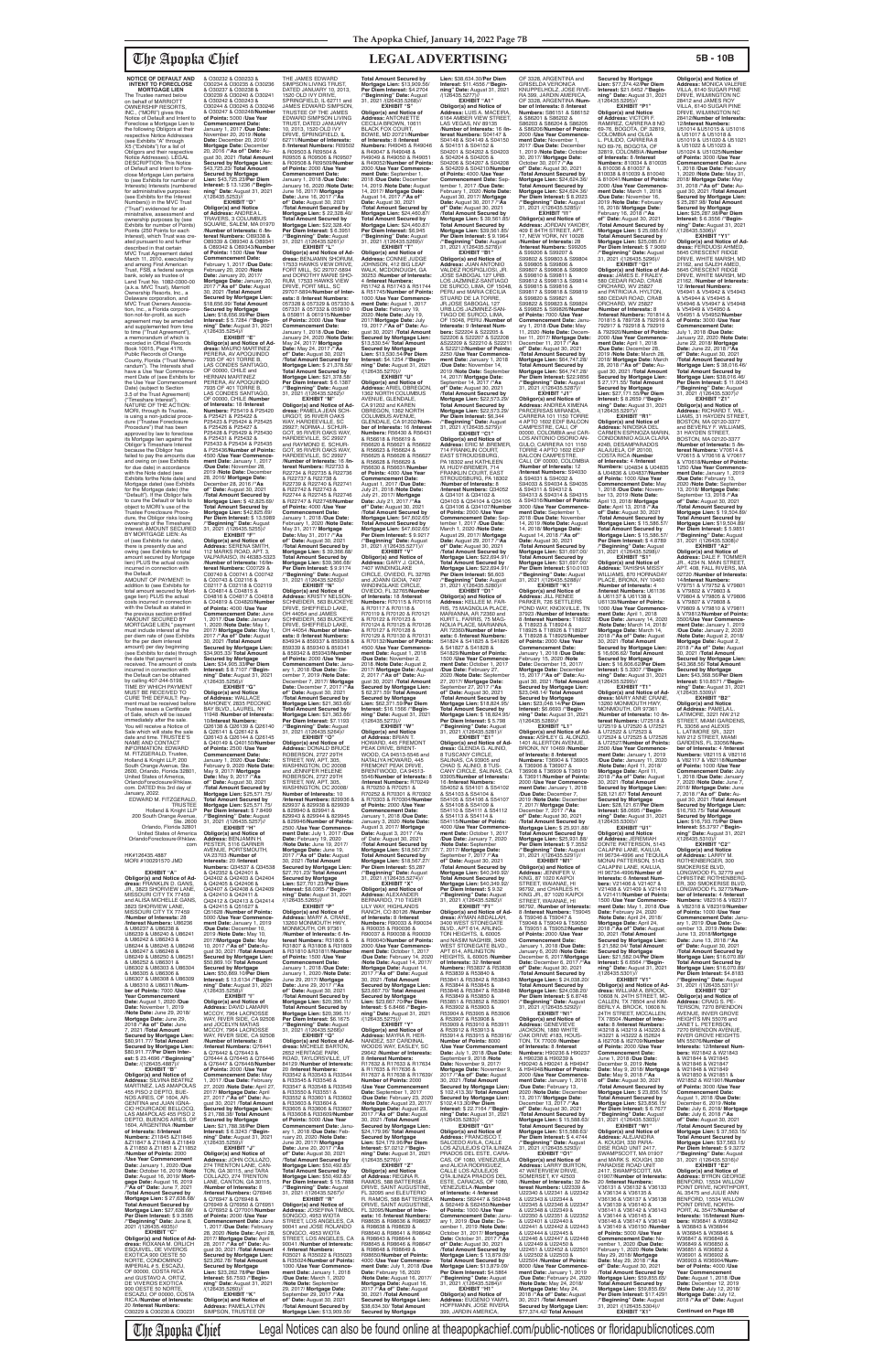The Apopka Chief Legal Notices can also be found online at theapopkachief.com/public-notices or floridapublicnotices.com

30, 2021 /**Total Amount Secured by Mortgage Lien:** \$ 43,266.32/ **Total Amount Secured by Mortgage Lien:** \$43,266.32/**Per Diem Interest:** \$ 10.7692 /**"Beginning" Date:** August 31, 2021 /(126435.5317)//<br>**EXHIBIT "F2"** 

**EXHIBIT "F2"<br><b>Address:** JOHN COLLAZO,<br>274 TRENTON LANE, CAN-<br>TON, GA 30115, and TARA COLLAZO, 274 TRENTON LANE, CANTON, GA 30115, /**Number of Interests:** 8 /**Interest Numbers:** W33341 & W33342 & W33343 & W33344 & W33345 & W33346 & W33347 & W33348/**Number of Points:** 2000 /**Use Year Commencement Date:** May 1, 2019 /**Due Date:** February 26, 2020 /**Note Date:** September 26, 2018/ **Mortgage Date:** September 26, 2018<br>/**"As of" Date:** August<br>30, 2021 /**Total Amount Secured by Mortgage Lien:** \$ 27,098.93/ **Total Amount Secured by Mortgage Lien:** \$27,098.93/**Per Diem Inter-est:** \$ 7.8933 /**"Beginning" Date:** August 31, 2021

/(126435.5318)// **EXHIBIT "G2" Obligor(s) and Notice of Address:** BRIDGET LUMA KUMBELLA, 2117 HER-MANY AVENUE, BRONX, NY 10473 /**Number of Interests:** 6 /**Interest Numbers:** W49950 & W49951 & W49952 & W50001 & W50002 & W50003/**Number of Points:** 1500 /**Use Year Commencement Date:** January 1, 2019 /**Due Date:** January 4, 2020 /**Note Date:** September 4, 2018/ **Mort-gage Date:** September 4, 2018 /**"As of" Date:** August 30, 2021 /**Total Amount Secured by Mortgage Lien:** \$23,654.15/ **Total Amount Secured by Mortgage Lien:** \$23,654.15/**Per Diem Inter-est:** \$7,546 /**"Beginning" Date:** August 31, 2021 /(126435.5319)//

**EXHIBIT "H2"<br><b>Obligor(s) and Notice**<br>**of Address:** MARK A.<br>DAVENPORT II, 7349 MIL-<br>LIKEN AVENUE SUITE 140, RANCHO CUCAMONGA, CA 91730-7435 and JEN-NIFER M. DAVENPORT, 7349 MILLIKEN AVENUE SUITE 140, RANCHO CUCAMONGA, CA 91730- 7435 /**Number of Interests:** 16 /**Interest Numbers:** W56138 & W56139 & W56140 & W56141 & W56142 & W56143 & W56144 & W56145 & W56146 & W56147 & W56148 & W56149 & W56150 & W56151 & W56152 & W56201/**Number of Points:** 4000 /**Use Year Commencement Date:** August 1, 2018 /**Due Date:** January 25, 2020 /**Note Date:** July 25, 2018/ **Mortgage Date:** July 25, 2018 /**"As of" Date:** August 30, 2021 /**Total Amount Secured by Mortgage Lien:** \$ 45,403.85/ **Total Amount Secured by Mortgage Lien:** \$45,403.85/**Per Diem<br><b>Interest:** \$ 11.4434 /**"Begin-<br><b>ning" Date:** August 31,<br>2021 /(126435.5320)//

373601 & 373602 & 373603 & 373604 & 373605 & 373606 & 373607 & 373608 & 373609 & 373610 & E54527 & E54528/**Number of Points:** 3000 /**Use Year Commencement Date:** June 1, 2019 /**Due Date:** January 1, 2020 /**Note Date:** August 29, 2018/ **Mortgage Date:** August 29, 2018 /**"As of" Date:** August 30, 2021 /**Total Amount Secured by Mortgage Lien:** \$36,214.90/ **Total Amount Secured by Mortgage Lien:** \$36,214.90/ **Per Diem Interest:** \$9.0543 /**"Beginning" Date:** August 31, 2021 /(126435.5327)// **EXHIBIT "N2" Obligor(s) and Notice of Address:** ZEANIQUE BARBER, 4810 SIX FORKS DRIVE, UPPER MARLBORO, MD 20772 /**Number of Interests:** 8 /**Interest Numbers:** W98118 & W98119 & W98120 & W98121 & W98122 & W98123 & W98124 & W98125/**Number of Points:** 2000 /**Use Year Com-**PLACE, KANEOHE

**EXHIBIT "I2" Obligor(s) and Notice of Address:** CHRISTO-<br>PHER KLENAKIS, 1002<br>WILLOW CREEK COURT,<br>LOUISVILLE, KY 40245 and LOUISE LOPEZ,<br>1002 WILLOW CREEK COURT, LOUISVILLE, KY 40245/**Number of Interests:** 10 /**Interest Numbers:** W58440 & W58441 & W58442 & W58443 & W58444 & W58445 &<br>W58446 & W58447 & W58446 & W58447 & W58448 & W58449 /**Number of Points:** 2500 /Use Year Commencemen **Date:** August 1, 2018 /**Due Date:** February 27, 2020 /**Note Date:** July 27, 2018/ **Mortgage Date:** July 27, 2018 /**"As of" Date:** August 30, 2021 /**Total Amount Secured by Mortgage Lien:** \$ 31,306.11/ **Total Amount** 

**mencement Date:** Septem-ber 1, 2018 /**Due Date:** February 27, 2020 /**Note Date:** August 27, 2018/ **Mortgage Date:** August 27, 2018 /**"As of" Date:** August 30, 2021 /**Total Amount Secured by Mortgage Lien:** \$22,055.11/ **Total Amount Secured by Mortgage Lien:** \$22,055.11/ **Per Diem Interest:** \$7.5819 /**"Beginning" Date:** August 31, 2021 /(126435.5328)// **EXHIBIT "O2" Obligor(s) and Notice of Address:** WALTER PETER BOHN, 7918 CRYSTAL MOON DRIVE, HOUSTON, TX 77040 and MAYRA D. BOHN, 7918 CRYSTAL MOON DRIVE, HOUSTON TX 77040/**Number of Interests:** 8 /**Interest Numbers:** X16811 & X16812 & X16813 & XI6814 & X16815 & X16816 & X16817 & XI6818/ **Number of Points:** 2000 /**Use Year Commencement Date:** October 1, 2018 /**Due**  LEE, P.O. BOX 1569, OCEAN SHORES, WA 98569 and COLETTE MARIE THOMAS, P.O. BOX 1569, OCEAN SHORES, WA 98569/**Number of Interests:** 28 /**Interest Numbers:** X46450 & X46451 & X46452 & X46501 & X46502 & X46503 & X46504 & X46505 & X46506 & X46507 & X46508 & X46509 & X46510 & X46511 & X46512 & X46513 & X46514 & X46515 & X46516 & X46517 & X46518 & X46519 & X46520 & X46521 & X46522 & X46523 & X46524 & X46525/**Number of Points:** 7000 /**Use Year Commencement Date:** November 1, 2018 /**Due Date:** January 5, 2020 /**Note Date:** October 5, 2018/ **Mortgage Date:** October 5, 2018 /**"As of" Date:** August 30, 2021 /**Total Amount Secured by Mortgage Lien:** \$75,775.09/ **Total Amount Secured by Mortgage Lien:** \$75,775.09/**Per Diem Interest:** \$19.0279 /**"Beginning"**<br>**Date:** August 31, 2021<br>/(126435.5336)//

**Secured by Mortgage Lien:** \$31,306.11/**Per Diem Inter-est:** \$ 9.1315 /**"Beginning" Date:** August 31, 2021 /(126435.5321)//

**EXHIBIT "J2" Obligor(s) and Notice of<br><b>Address:** ANTHONY R. BA-<br>RAN, 1248 NORTH HAMLIN<br>AVENUE, PARK RIDGE, IL 60068-1783 and DIANE P. BARAN, 1248 NORTH HAMLIN AVENUE, PARK RIDGE, IL 60068-1783 /**Number of Interests:** 5 /**Interest Numbers:** W77532 & W77533 & W77534 & W77535 & W77536/**Number of Points:** 1250 /**Use Year Commencement Date:** January 1, 2019 /**Due Date:** December 7, 2019 /**Note Date:** August 7, 2018/<br>**Mortgage Date:** August 7,<br>2018 /"**As of" Date:** August<br>30, 2021 /**Total Amount<br>Secured by Mortgage Lien:** \$20,076.49/ **Total Amount Secured by Mortgage Lien:** \$20,076.49/**Per Diem Interest:** \$6.0215 /**"Beginning" Date:** August 31, 2021<br>/(126435.5323)// **EXHIBIT "K2" Obligor(s) and Notice of Address:** SALLY L. AKI, 1800 WEST STOTTLER DRIVE, CHANDLER, AZ 85224 /**Number of Interests:** 16 /**Interest Numbers:** W68936 & W68937 & W68938 & W68939 & W80439 & W80440 & W80441 & W80442 & W80443 & W80444 & W80445 & W80446 & W80447 & W80448 & W80449 & W80450/**Numbe of Points:** 4000 /**Use Year Commencement Date:** September 1, 2018,/**Due Date:** December 13, 2019 /**Note Date:** August 13, 2018/**Mortgage Date:** August 13, 2018 /**"As of" Date:** August 30, 2021 /**Total Amount Secured by Mortgage Lien:** \$45,120.04/ **Total Amount Secured by Mortgage Lien: \$**45,120.04/<br>**Per Diem Interest: \$**11.237<br>/**"Beginning" Date:** August<br>31, 2021 /(126435.5324)// **EXHIBIT "L2" Obligor(s) and Notice of Address:** RAYMOND K. NAKI JR., P.O. BOX 775, KAUNAKAKAI, HI 96748/ **Number of Interests:** 9 /**Interest Numbers:** W90007 & W90008 & W90009 & W90010 & W90011 & W90012 & W90013 & W90014 & W90015/**Number of Points:** 2250 /**Use Year Commencement Date:** September 1, 2018 /**Due Date:** December 15, 2019 / **Note Date:** August 15, 2018/ **Mortgage Date:** August 15, 2018 /**"As of" Date:** August 30, 2021 /Total Amoun **Secured by Mortgage Lien:** \$31,276.36/ **Total Amount Secured by Mortgage Lien:** \$31,276.36/**Per Diem Inter-est:** \$8.9126 /**"Beginning" Date:** August 31, 2021 /(126435.5325)// **EXHIBIT "M2" Obligor(s) and Notice of Address:** SERENA SMITH,

112 MARKS ROAD APT 3, VALPARAISO, IN 46383- 5323/**Number of Interests:** 12/**Interest Numbers:**

M25908 & M25909 &

**Commencement Date:**

**of Address:** DAVID LEE PARKINS, 1861 NE 80TH ST, OCALA, FL 34479 and AUDREY ELAINE PARKINS, 1861 NE 80TH ST, OCALA, FL 34479/ **Number of Interests:** 16 /**Interest Numbers:** AD1335 & AD1336 & AD1337 & AD1338 & AD1339 & AD 1340 & AD1341 & AD 1342 & AD1343 & AD1344 & AD1345 & AD 1346 & AD 1347 & AD1348 & AD1349 & AD1350/**Number of Points:** 4000 /**Use Year Commencement Date:** January 1, 2019 /**Due Date:** February 13, 2020 /**Note Date:** December 13, 2018/ **Mortgage Date:** December 13, 2018 /**"As of" Date:** August 30, 2021 /**Total Amount Secured by Mortgage Lien:** \$ 46,568.18/ **Total Amount Secured by Mortgage Lien:** \$46,568.18/**Per Diem Interest:** \$11.7985 /**"Beginning" Date:** August 31, 2021<br>/(126435.5349)//

July 21, 2019 /**Note Date:** September 21, 2018/ **Mort-gage Date:** September 21, 2018 /**"As of" Date:** August 30, 2021 /**Total Amount Secured by Mortgage Lien:** \$29,022.96/ **Total Amount Secured by Mortgage Lien:** \$29,022.96/**Per Diem Interest:** \$8.5272 /**"Beginning" Date:** August 31, 2021<br>/(126435.5331)// **EXHIBIT "R2" Obligor(s) and Notice of Address:** AMANDA MEI GARDNER, 1228 EAST BETHANY HOME ROAD APT 46, PHOENIX,<br>AZ 85014and OSCAR AZ 85014and OSCAR HERNANDEZ JR., 1228 EAST BETHANY HOME ROAD APT 46, PHOENIX, AZ 85014 /**Number of In-terests:** 16 /**Interest Numbers:** U28324 & U28325<br>& U28716 & U28717 &<br>W71711 & W71712 & W71713 & W71714 & W71715 & W71716 & W71717 & W71718 & X32109 & X32110 & X32111 & X32112/**Number of Points:** 4000 /**Use Year Commencement Date:** January 1, 2019 /**Due Date:** January 10, 2020 /**Note Date:** December 10, 2018/ **Mortgage Date:** December 10, 2018 /**"As of"** Date: August 30, 2021 /**Total Amount Secured by Mortgage Lien:** \$47,513.20/ **Total Amount Secured by Mortgage Lien:** \$47,513.20/ **Per Diem Interest:** \$ 11.9286 /**"Beginning" Date:** August 31, 2021<br>/(126435.5332)// **EXHIBIT "S2" Obligor(s) and Notice of Address:** MARLENE C. TYSON, P.O. BOX 227, EAST HADDAM, CT 06423 **Number of Interests:** 8 /**Interest Numbers:** X21540 & X21541 & X21542 & X21543 & X21544 & X21545 & X21546 & X21547/**Number of Points:** 2000 /**Use Year Commencement Date:** January 1, 2019 /**Due Date:** December 6, 2019 /**Note Date:** November 6, 2018/ **Mortgage Date:** November 6, 2018 /**"As of" Date:** August 30, 2021 /**Total Amount Secured by Mort-gage Lien:** \$ 28,060.15/ **Total Amount Secured by Mortgage Lien:** \$28,060.15/ **Per Diem Interest:** \$ 8.4778<br>/**"Beginning" Date:** August<br>31, 2021 /(126435.5333)// **EXHIBIT "T2" Obligor(s) and Notice of Address:** RODNEY PHILLIP HANNAH, P.O. BOX 41731, LONG BEACH, CA 90853 /**Number of Interests:** 4 /**Interest Num-bers:** X33039 & X33040 & X33041 & X33042/**Number of Points:** 1000 /**Use Year Commencement Date:** September 1, 2019 /**Due Date:** August 28, 2019 /**Note Date:** September 28, 2018/ **Mortgage Date:** September 28, 2018 /**"As of" Date:** August 30, 2021 /**Total Amount Secured by Mortgage Lien:** \$17,197.71/ **Total Amount Secured by Mortgage Lien:** \$17,197.71/ **Per Diem Interest:** \$4.9887 /**"Beginning" Date:** August 31, 2021 /(126435.5334)// **EXHIBIT "U2"**

**Date:** December 14, 2019 /**Note Date:** September 14, 2018/ **Mortgage Date:** September 14, 2018 /**"As of" Date:** August 30, 2021 /**Total Amount Secured by Mortgage Lien:** \$ 24,781.74/ **Total Amount Secured by Mortgage Lien:** \$24,781.74/**Per Diem Interest:** \$ 7.0455 /"**Beginning"**<br>**Date:** August 31, 2021<br>/(126435.5329)// **EXHIBIT "P2" Obligor(s) and Notice of Address:** EDWIN FLORES, 490 OCEAN PARKWAY APT #61, BROOKLYN NY 11218 and NAYELY ARIZA 490 OCEAN PARKWAY APT #61, BROOKLYN NY 11218 /**Number of Interests:** 16/**Interest Numbers:** X17733 &X17734 & X17735 & X17736 & X17737 & XI7738 & X17739 & XI7740 & XI7741 & X17742 & X17743 & XI7744 & XI7745 & XI7746 & XI7747 & XI7748/**Number of Points:** 4000 /**Use Year Com-mencement Date:** January 1, 2019 /**Due Date:** February 21, 2020 /**Note Date:** November 21, 2018/ **Mortgage Date:** November 21, 2018 /**"As of" Date:** August 30, 2021 /**Total Amount Secured by Mortgage Lien:** \$46,398.40/ **Total Amount Secured by Mortgage Lien:** \$46,398.40/**Per Diem Interest:** \$ 11.7876 /**"Beginning" Date:** August 31,<br>2021 /(126435.5330)// **EXHIBIT "Q2" Obligor(s) and Notice of Address:** WILLIAM W. THOMAS, 1591 RIO GRANDE, BEAUMONT, CA 92223-3439 and JACQUE-LINE ANN THOMAS, 1591 **EXHIBIT "W2" Obligor(s) and Notice of Address:** BAHARA COR-TEZ, 2867 TROPICANA<br>AVENUE, RIVERSIDE. AVENUE, RIVERSIDE, CA 92504 /**Number of Interests:** 4 /**Interest Num-bers:** X19617 & X19618 & X19619 & X19620/**Number of Points:** 1000 /**Use Year Commencement Date:** December 1, 2018 /**Due Date:** February 20, 2020 /**Note Date:** November 20, 2018/ **Mortgage Date:** November 20, 2018 /**"As of" Date:** August 30, 2021 /**Total Amount Secured by Mortgage Lien:** \$15,895.74/ **Total Amount Secured by Mortgage Lien:** \$ 15,895.74/**Per Diem Inter-est:** \$4.8785 /**"Beginning" est:** \$4.87857"**Beginn**<br>**Date:** August 31, 2021 /(126435.5337)// **EXHIBIT "X2" Obligor(s) and Notice of Address:** RODERICK WAYNE DUFF, 5207 MEADOWS LAKE POINTE, POWDER SPRINGS GA 30127 and KIM BROWN DUFF, 5207 MEADOWS LAKE POINTE, POWDER SPRINGS GA 30127/**Number of Interests:** 8 /**Interest Numbers:** X59417 & X59418 & X59419 & X59420 & X59421 & X59422 & X59423 & X59424/**Number of Points:** 2000 /**Use Year Commencement Date:** January 1, 2020 /**Due Date:** December 10, 2019 /**Note Date:** December

RIO GRANDE, BEAUMONT, CA 92223-3439/**Number of Interests:** 8 /**Interest Numbers:** M25904 & M25905 & M25906 & M25907 & M25910 & M25911/**Number of Points:** 2000 /**Use Year**  January 1, 2019 /**Due Date:** 10, 2018/ **Mortgage Date:** December 10, 2018 /**"As** 

**Obligor(s) and Notice of Address:** JUDY ANN TEXEIRA, 45-408 PAILAKA PLACE, KANEOHE, HI 96744 and ABEL TEX-EIRA JR., 45-408 PAILAKA HI 96744/**Number of Interests:** 8 /**Interest Numbers:** X38914 &<br>X38915 & X38916 & X38917<br>& X38918 &X38919 & X38920 & X38921/**Number Date:** November 26, 2018 /**"As of" Date:** August 30, 2021 /**Total Amount Secured by Mortgage Lien:** \$26,171.64/ **Total Amount Secured by Mortgage Lien:** \$26,171.64/**Per Diem Inter-est:** \$ 7.6219 /**"Beginning" Date:** August 31, 2021 /(126435.5345)// **EXHIBIT "C3" Obligor(s) and Notice** 

**of Points:** 2000 /**Use Year Commencement Date:** October 1, 2018 /**Due Date:** December 28, 2019 /**Note Date:** September 28, 2018/ **Mortgage Date:** September 28, 2018 /"As<br>of" Date: August 30, 2021<br>**/Total Amount Secured by<br>Mortgage Lien: \$28,867.08/**<br>Total Amount Secured by<br>Mortgage Lien: \$28,867.08/<br>Per Diem Interest: \$ 8.7877 /**"Beginning" Date:** August 31, 2021 /(126435.5335)// **EXHIBIT "V2" Obligor(s) and Notice of Address:** DEAN DEREK **of Address:** M. JUANITA<br>YOUNG, 1732 EAST 1200 N, ST. GEORGE, UT 84770 /**Number of Interests:** 12/**Interest Numbers:** Y12814 & Y12815 & Y12816 & Y12817 & Y12818 & Y12819 & Y12820 & Y12821 & Y12822 & Y12823 & Y12824 & Y12825/**Number of Points:** 3000 /**Use Year Commencement Date:** January 1, 2019 /**Due Date:** February 27, 2020 /**Note Date:** November 27, 2018/ **Mortgage Date:** November 27, 2018 /**"As of" Date:** August 30, 2021 /**Total Amount Secured by Mortgage Lien:** \$34,905.00/ **Total Amount Secured by Mortgage Lien:** \$34,905.00/ **Per Diem Interest:** \$8.8655

**Per Diem Interest:** \$8.4608<br>/**"Beginning" Date:** August<br>31, 2021 /(126435.5361)// **EXHIBIT "R3" Obligor(s) and Notice of Address:** ARIEL ALEJAN-DRO SANCHEZ, 2132 MILL GARDEN RUN, BUFORD, GA 30519 and ROCIO SAN JUAN, 2132 MILL GARDEN RUN, BUFORD, GA 30519/ **Number of Interests:** 8 /**Interest Numbers:** 447649 & 447650 & 458626 & 458627 & P73805 & P73806 & P73807 & P73808/**Number of Points:** 2000 /**Use Year Commencement Date:** March 1, 2019 /**Due Date:** December 12, 2019 /**Note Date:** February 12, 2019/ **Mortgage Date:** February 12, 2019 /**"As of" Date:** August 30, 2021 /**Total Amount Secured by**  Mortgage Lien: \$28,736.83/<br>**Mortgage Lien: \$28,736.83/<br><b>Mortgage Lien: \$28,736.83/**<br>**Per Diem Interest: \$8.3059<br>/<sup>,</sup>"Beginning" Date: August<br>31, 2021 /(126435.5362)// EXHIBIT "S3"** 12 /**Interest Numbers:**<br>Y27729 & Y27730 & Y27731<br>& Y27732 & Y27733 &<br>Y27734 & Y27735 & Y27736<br>& Y27737 & Y27738 & Y27739 & Y27740) /**Number of Points:** 3000 Points/**Use**  Year Commencement<br>Date: October 01, 2020 **Date:** October 01, 2020 And **Number of Interests:** 16/ **Interest Numbers:** S29535 & S29536 & S29537 & S29538 & S29539 & S29540 & S29541 & S29542 & S29543 & S29544 & S29545 & S29546 & S29547 & S29548 & S29549 & S29550/**Number of Points:** 4000 /**Use Year Commencement Date:** October 1, 2017 /**Due Date:** March 1, 2020 /**Note Date:** September 7, 2017/ **Mortgage Date:** September 7, 2017 /**"As of" Date:** August 30, 2021 /**Total Amount Secured by Mortgage Lien:** \$87,563.45/ **Total Amount Secured by Mortgage Lien:** \$87,563.45/**Per Diem Inter-est:** \$25.7707 /**"Beginning" Date:** August 31, 2021 /(126435.5369 MM)// **EXHIBIT "Z3" Obligor(s) and Notice of Address:** JEYSEL<br>J. HERNANDEZ, 8548 EVEREST ST, DOWNEY, CA 90242and GERMAN A. HERNANDEZ, 8548 EVEREST ST, DOWNEY, CA 90242/**Number of Interests:** 4 /**Interest Numbers:** Y27809 & Y27810 & Y27811 & Y27812/**Number of Points:** 1000 /**Use Year Commencement Date:** April 1, 2019 /**Due Date:** January 25, 2020 /**Note Date:** March 25, 2019/ **Mortgage Date:** March 25, 2019 /**"As of" Date:** August 30, 2021 /**Total Amount Secured by Mortgage Lien:** \$16,564.46/ **Total Amount Secured by Mortgage Lien:** \$ 16,564.46/**Per Diem Inter-est:** \$5.0439 /**"Beginning" Date:** August 31, 2021 /(126435.5370)// **EXHIBIT "A4" Obligor(s) and Notice of Address:** SALVADOR MARISCAL, 741 COTTON-WOOD AVE, SOUTH SAN FRANCISCO, CA 94080 and ADRIENNE MASINI-MAR-ISCAL, 741 COTTONWOOD AVE, SOUTH SAN FRAN-CISCO, CA 94080/**Number of Interests:** 6 /**Interest Numbers:** Y37227 & Y37228 & Y37229 & Y37230 & Y37231 & Y37232/**Number of Points:** 1500 /**Use Year Commencement Date:** May 1, 2019 /**Due** 

/**"Beginning" Date:** August 31, 2021 /(126435.5346)// **EXHIBIT "D3" Obligor(s) and Notice of Address:** GARY JAMES PELC, 4510 FORTH HILL, STOW, OH 44224 and MARY-BETH PELC, 4510 FORTH HILL, STOW, OH 44224/**Number of Interests:** 8 /**Interest Numbers:** AA2103 & AA2104 & AA2105 & AA2106 & AA2107 & AA2108 & AA2109 & AA2110/**Number of Points:** 2000 /**Use Year Commencement Date:** January 1, 2019 /**Due Date:** February 26, 2020 /**Note Date:** November 26, 2018/ **Mortgage Date:** November 26, 2018 /**"As of" Date:** August 30, 2021 /**Total Amount Secured by Mortgage Lien:** \$24,057.63/ **Total Amount Secured by Mortgage Lien:** \$24,057.63/ **Per Diem Interest:** \$7.0003 /**"Beginning" Date:** August 31, 2021 /(126435.5347)// **EXHIBIT "E3" Obligor(s) and Notice** 

**of" Date:** August 30, 2021 /**Total Amount Secured by Mortgage Lien:** \$26,945.56/ **Total Amount Secured by Mortgage Lien:** \$26,945.56/ **Per Diem Interest:** \$7.6599 /**"Beginning" Date:** August 31, 2021 /(126435.5338)// **EXHIBIT "Y2" Obligor(s) and Notice of Address:** HELEN E. BROWN, 2725 SELBY AVE, LOS ANGELES, CA 90064 /**Number of Interests:** 6 /**Interest Numbers:** X92032 & X92033 & X92034 & X92035 & X92036 & X92037/**Number of Points:** 1500 /**Use Year Commencement Date:** January 1, 2019 /**Due Date:** January 26, 2019 /**Note Date:** December 26, 2018/ **Mortgage Date:** December 26, 2018 /**"As of" Date:** August 30, 2021 /**Total Amount Secured by Mortgage Lien:** \$ 27,072.54/ **Total Amount Secured by Mortgage Lien:** \$27,072.54/**Per Diem Interest:** \$ 7.7926 /**"Beginning" Date:** August 31, 2021 /(126435.5340)// **EXHIBIT "Z2" Obligor(s) and Notice of Address:** ALAN HATT-MAN, AS INDIVIDUAL, AS GUARANTOR AND AS TRUSTEE OF THE A AND C 2005 FAMILY TRUST DATED OCTOBER 23, 2005, 835 MANSFIELD DR, SAN JOSE, CA 95128-2722 /**Number of Interests:** 10/**Interest Numbers:** X60805 & X60806 & X60807 & X60808 & X60809 & X60810 & X60811 & X60812 & X60813 & X60814/**Num-ber of Points:** 2500 /**Use Year Commencement Date:** January 1, 2019 /**Due Date:** December 19, 2019 /**Note Date:** November 19, 2018/ **Mortgage Date:** November 19, 2018 /**"As of" Date:** August 30, 2021 /**Total Amount Secured by Mortgage Lien:** \$33,333.42/ **Total Amount Secured by Mortgage Lien:** \$33,333.42/ **Per Diem Interest:** \$9.5167 /**"Beginning" Date:** August 31, 2021 /(126435.5342)// **EXHIBIT "A3" Obligor(s) and Notice of Address:** JEFFERY D. MACK, 500 S CARMICHAEL AVE, SIERRA, AZ 85635 /**Number of Interests:** 10 /**Interest Numbers:** X75938 & X75939 & X75940 & X75941 & X75942 & X75943 & X89047 & X89048 & X89049 & X89050 /**Number of Points:** 2500 /**Use Year Commencement Date:** January 1, 2020 /**Due Date:** January 26, 2020 /**Note Date:** November 26, 2018/ **Mortgage Date:** November 26, 2018 /**"As of" Date:** August 30, 2021 /**Total Amount Secured by Mortgage Lien:** \$16,529.18/ **Total Amount Secured by Mortgage Lien:** \$16,529.18/ **Per Diem Interest:** \$ 4.9682 /**"Beginning" Date:** August 31, 2021 /(126435.5343)// **EXHIBIT "B3" Obligor(s) and Notice of Address:** VIVIAN Y. DESAUTELS, 3510 HAYES BAYOU DR, RUSKIN, FL 33570 and CHARLES T. LANGDON, 3510 HAYES BAYOU DR, RUSKIN, FL 33570/**Number of Interests:** 8 /**Interest Numbers:** Y10412 & Y10413 & Y10414 & Y10415 & Y10416 & Y10417 & Y10418 & Y10419/**Number of Points:** 2000 /**Use Year Commencement Date:** January 1, 2019 /**Due Date:** February 26, 2020 /**Note Date:** November 26, 2018/ **Mortgage**  AD3705 & AD3706/**Number of Points:** 2000 /**Use Year Commencement Date:** January 1, 2019 /**Due Date:** February 17, 2020 /**Note Date:** December 17, 2018/ **Mortgage Date:** December 17, 2018 /**"As of" Date:** August 30, 2021 /**Total Amount Secured by Mort-gage Lien:** \$ 24,551.50/ **Total Amount Secured by Mortgage Lien:** \$24,551.50/ **Per Diem Interest:** \$ 7.2336 /**"Beginning" Date:** August 31, 2021 /(126435.5350)// **EXHIBIT "G3" Obligor(s) and Notice of Address:** ERWIN QUEZADA, AVENIDA<br>REFORMA 895 ZONA10<br>EDIFICO AVENIDA OFICNA<br>202, GUATEMALA GTM, GUATEMALA /**Number of Interests:** 3 /**Interest Numbers:** AD3018 & AD3019 & AD3020/**Number of Points:** 750 /**Use Year Commencement Date:** January 1, 2020 /**Due Date:** November 18, 2019 /**Note Date:** February 18, 2019/ **Mortgage Date:** February 18, 2019 /**"As of" Date:** August 30, 2021 /**Total Amount Secured by Mortgage Lien:** \$11,702.94/ **Total Amount Secured by Mortgage Lien:** \$11,702.94/ **Per Diem Interest:** \$3.4606 /**"Beginning" Date:** August 31, 2021 /(126435.5351)// **EXHIBIT "H3" Obligor(s) and Notice of Address:** MELISSA ANN GAGNON, 35 CENTRAL ST, BYFIELD, MA 01922 /**Number of Interests:** 4 /**Interest Numbers:** AD6824 & AD6825 & AD6826 & AD6827/**Number of Points:** 1000 /**Use Year Com-mencement Date:** January 1, 2019 /**Due Date:** February 27, 2020 /**Note Date:** De-cember 27, 2018/ **Mortgage Date:** December 27, 2018 /**"As of" Date:** August 30, 2021 /**Total Amount Secured by Mortgage Lien:** \$16,761.25/ **Total Amount Secured by Mortgage Lien:** \$16,761.25/**Per Diem Inter-est:** \$5.4677 /**"Beginning" Date:** August 31, 2021 /(126435.5352)// **EXHIBIT "I3"<br>
<b>Obligor(s) and Notice**<br> **of Address:** WILSON<br>
FIGUEROA CURET, 191<br>
CALLE HIPOCAMPO PARQ<br>
DE CANDELERO, HUMA-CAO, PR 00791-7626 and LAURA MORALES DIAZ, 191 CALLE HIPOCAMPO PARQ DE CANDELERO, HUMACAO, PR 00791-7626 /**Number of Interests:** 6 /**Interest Numbers:** AD9040 & AD9041 & AD9042 & AD9043 & AD9044 & AD9045/**Number of Points:** 1500 /**Use Year Com-mencement Date:** January 1, 2020 /**Due Date:** January 27, 2020 /**Note Date:** December 27, 2018/ **Mortgage Date:** December 27, 2018 /**"As of" Date:** August 30, 2021 /**Total Amount Secured by Mortgage Lien:** \$23,757.13/ **Total Amount Secured by Mortgage Lien:** \$23,757.13/**Per Diem Inter-est:** \$7.7006 /**"Beginning" Date:** August 31, 2021 /(126435.5353)// **EXHIBIT "J3" Obligor(s) and Notice of Address:** RICARDO CHACON AVILA, SANTA BARABARA 45 CLUB DE GOLF LA HACIENDA,<br>MEXICO CITY, DF 52559, MEXICO; RICARDO<br>FRANCISCO CHACON<br>VAZQUEZ, SANTA<br>BARABARA 45 CLUB DE GOLF LA HACIENDA, MEXICO CITY, DF 52559 MEXICO; MARIA DEL ROSARIO VAZQUEZ MAR-

# **EXHIBIT "C4"<br>
<b>Obligor(s) and Notice**<br> **of Address:** DESTA<br>
JEAN KEITH, 9095 AIR-<br>
WAY DRIVE APT. 433,<br>
PENSACOLA, FL 32514 /**Number of Interests:** 8 /**Interest Numbers:** Y51215 & Y51216 & Y51217 & Y51218 & Y51219 & Y51220 & Y51221 & Y51222/**Num-**

**EXHIBIT "F3" Obligor(s) and Notice of Address:** BRYAN KEITH EDWARDS, 2314 KILKENNY LN, DEER PARK, TX 77536 and JANET S. EDWARDS 2314 KILKENNY LN, DEER PARK, TX 77536/**Number of Interests:** 8 /**Interest Numbers:** AD3651 & AD3652 & AD3701 & AD3702 & AD3703 & AD3704 &

**Address:** ERIC A. ORAM,<br>5896 WHITE CEDAR TRL, CONCORD, NC 28027 /**Number of Interests:** 4 /**Interest Numbers:** Y90602 & Y90603 & Y90604 & Y90605/**Number of Points:** 1000 /**Use Year Commencement Date:** June 1,<br>2019 /**Due Date:** January 2019 /**Due Date:** January 23, 2020 /**Note Date:** May 23, 2019/ **Mortgage Date:** May 23, 2019 /**"As of" Date:** August 30, 2021 /**Total Amount Secured by Mortgage Lien:** \$17,402.67/ **Total Amount Secured by Mortgage Lien:** \$ 17,402.67/**Per Diem Interest:** \$5.6085 / "Beginning **Date:** August 31, 2021<br>/(126435.5378)// **EXHIBIT "H4" Obligor(s) and Notice of Address:** AILEEN N. PARK, 516 KULIOUOU RD, HONO-LULU, HI 96821 and JAMES M. PARK, 516 KULIOUOU RD, HONOLULU, HI 96821 /**Number of Interests:** 8/**Interest Numbers:** Z03610 & Z03611 & Z03612 & Z03613 & Z03614 & Z03615 & Z03616 & Z03617/**Number of Points:** 2000 /**Use Year Commencement Date:** June 1, 2019 /**Due Date:** February 24, 2020 /**Note Date:** May 24, 2019/ **Mortgage Date:** May 24, 2019 /**"As of" Date:** August 30, 2021 /**Total Amount Secured by Mortgage Lien:** \$27,473.41/ **Total Amount Secured by Mortgage Lien:** \$27,473.41/**Per Diem Inter-est:** \$8.1292 /**"Beginning" Date:** August 31, 2021<br>/(126435.5379)// **EXHIBIT "I4" Obligor(s) and Notice of Address:** SERGIO ALEJANDRO CORTES ACEVES, AVE PASEO DE LOS SOLARES 999 CASA 95 SOLARES RESIDENCIAL, ZAPOPAN - GUADALAJARA, JA 45019, MEXICO and ALMA YUDITH MONTES RODRIGUEZ, AVE PASEO DE LOS SOLARES 999 CASA 95 SOLARES RESIDENCIAL, ZAPOPAN - GUADALA-JARA, JA 45019, MEXICO /**Number of Interests:** 8 /**Interest Numbers:** Z00001 & Z06512 & Z06513 & Z06514 & Z06515 & Z07435 & Z07436 & Z07437/**Number of Points:** 2000 /**Use Year Commencement Date:** January 1, 2020 /**Due**  Date: November 9, 2019<br>/Note Date: September<br>9, 2019/ Mortgage Date:<br>September 9, 2019 /"As<br>September 9, 2019 /"As<br>/Total Amount Secured by<br>Mortgage Lien: \$26,882.39/<br>Mortgage Lien: \$26,882.39/<br>Mortgage Lien: \$26,882.39/<br>M /**"Beginning" Date:** August 31, 2021 /(126435.5380)//

TINEZ, SANTA BARABARA 45 CLUB DE GOLF LA HACIENDA, MEXICO CITY,<br>DF 52559, MEXICO and IS-<br>RAEL CHACON VAZQUEZ,<br>SANTA BARABARA 45 CLUB DE GOLF LA HACIENDA, MEXICO CITY, DF 52559, MEXICO /**Number of Interests:** 12 /**Interest Numbers:** AE0633 & AE0634 & AE0635 & AE0636 & AE0637 & AE0638 & AE0639 & AE0640 & AE0641 & AE0642 & AE0643 & AE0644/**Number of Points:** 3000 /**Use Year Commencement Date:** November 1, 2019 /**Due Date:** November 15, 2019 /**Note Date:** January 15, 2019/ **Mortgage Date:** January 15, 2019 /**"As of" Date:** August 30, 2021 /**Total Amount Secured by Mortgage Lien:** \$37,494.84/ **Total Amount Secured by Mortgage Lien:** \$37,494.84/**Per Diem Interest:** \$11,243 /**"Beginning" Date:** August 31, 2021 /(126435.5354)// **EXHIBIT "K3" Obligor(s) and Notice of Address:** JANIE D. IZZARD, 3280 SKYLAND DRIVE, SNELLVILLE, GA 30078 and WILSON IZ-ZARD, JR., 3280 SKYLAND<br>DRIVE, SNELLVILLE, GA 30078/**Number of Interests:** 6 /**Interest Num-bers:** AE1429 & AE1430 & AE1431 & AE1432 & AE1433 & AE1434/**Number of Points:** 1500/**Use Year Commencement Date:** January 1, 2019 /**Due Date:** March 1, 2020 /**Note Date:** December 29, 2018/ **Mortgage Date:** December 29, 2018 /**"As of" Date:** August 30, 2021 /**Total Amount Secured by Mortgage Lien:** \$ 22,332.57/ **Total Amount Secured by Mortgage Lien:** \$22,332.57/**Per Diem Inter-est:** \$7.3201 /**"Beginning" Date:** August 31, 2021 /(126435.5355)// **EXHIBIT "L3" Obligor(s) and Notice of Address:** YUQUN LIU,<br>4657 BRADLEY CIR, TROY, MI 48085, and XIAOL TAN, 4657 BRADLEY CIR, TROY, MI 48085/**Number of Interests:** 8 /**Interest Numbers:** AE9649 & AE9650 & AE9651 & AE9652 & AE9701 & AE9702 & AE9703 & AE9704/**Number of Points:** 2000 /**Use Year Commencement Date:** February 1, 2019 /**Due Date:** December 7, 2019 /**Note Date:** January 7, 2019/ **Mortgage Date:** January 7, 2019 /**"As of" Date:** August 30, 2021 /**Total Amount Secured by Mortgage Lien:** \$27,346.06/ **Total Amount Secured by Mortgage Lien:** \$27,346.06/**Per Diem Inter-est:** \$7.8884 /**"Beginning" Date:** August 31, 2021 //1, 202 ......<br>//(126435.5356)//<br>**FXHIRIT** "M3" **EXHIBIT "M3" Obligor(s) and Notice of Address:** SUYAPA PATRICIA GARCIA, 2541 NW 24 ST APT #3, MIAMI, FL 33142 /**Number of Inter-ests:** 6 /**Interest Numbers:** AF4652 & AF4701 & AF4702 & AF4703 & AF4704 & AF4705/**Number of Points:** 1500 /**Use Year Commencement Date:** February 1, 2019 /**Due Date:** Febru-ary 11, 2020 /**Note Date:** January 11, 2019/ **Mortgage Date:** January 11, 2019 /**"As of" Date:** August 30, 2021 /**Total Amount Secured by Mortgage Lien:** \$21,773.68/ **Total Amount Secured by Mortgage Lien:** \$21,773.68/ **Per Diem Interest:** \$6.6882 /**"Beginning" Date:** August 31, 2021 /(126435.5357)// **EXHIBIT "N3" Obligor(s) and Notice of Address:** MARIANA AMA-YA, 159 CLAREMONT AVE, SANTA CLARA, CA 95051 and JOSE LUIS AMAYA AMAYA, 159 CLAREMONT

& 772725 & 772726 & /**Due Date:** February 21, January 21, 2019 /**"As EXHIBIT "O3" Obligor(s) and Notice of Address:** JILL R. POND WAY, KNOXVILLE, TN 37923 /**Number of Interests:** 6 /**Interest Numbers:** B09514 & B09515 & B09516 & B09649 & B09650 & B09651/**Number of Points:** 1500 /**Use Year EXHIBIT "P3" Obligor(s) and Notice of Address:** CINDY MARIE ATKINS, 252 FOX DRIVE, WINCHESTER, VA 22601 362141 & 362142/**Number Date:** March 22, 2019 /**"As EXHIBIT "Q3" Obligor(s) and Notice of Address:** KRISTY BUCKEYE DRIVE, SHEF-JAMES SCHNEIDER, 563 BUCKEYE DRIVE, SHEF-FIELD LAKE, OH 44054/ **Number of Interests:** 8 G44434 & G44435 & 2000 /**Use Year Com**ber 25, 2019 /**Note Date: of" Date:** August 30, 2021

AVE, SANTA CLARA, CA 95051 /**Number of Inter-ests:** 28 /**Interest Numbers:** 770335 & 770336 & 770338 & 770340 & 770341 & 770342 & 771245 & 771246 & 771247 & 771248 & 771249 & 772113 & 772724 772727 & 774036 & 774037 & 774038 & 774039 & 774040 & 774041 & 774609<br>& 774610 & 774611 &<br>774612 & 774613 & 774614<br>/**Number of Points:** 7000 /**Use Year Commence-ment Date:** March 1, 2019 2020 /**Note Date:** January 21, 2019/ **Mortgage Date: of" Date:** August 30, 2021 /**Total Amount Secured by Mortgage Lien:** \$82,261.08/ **Total Amount Secured by Mortgage Lien:** \$82,261.08/ **Per Diem Interest:** \$20,951 /**"Beginning" Date:** August 31, 2021 /(126435.5358)// BARBOUR, 726 SETTLERS **Commencement Date:** January 1, 2020 /**Due Date:** January 9, 2019 /**Note Date:** April 9, 2019/ **Mortgage Date:** April 9, 2019 /**"As of" Date:** August 30, 2021 /**Total Amount Secured by Mortgage Lien:** \$23,315.81/ **Total Amount Secured by Mortgage Lien:** \$23,315.81/ **Per Diem Interest:** \$7.0911 /**"Beginning" Date:** August 31, 2021 /(126435.5359)// /**Number of Interests:** 8 /**Interest Numbers:** 283420 & 283421 & 283422 & 283423 & 362139 & 362140 & **of Points:** 2000 /**Use Year Commencement Date:** April 1, 2019 /**Due Date:** Decem-ber 22, 2019 /**Note Date:** March 22, 2019/ **Mortgage of" Date:** August 30, 2021 /**Total Amount Secured by Mortgage Lien:** \$25,635.45/ **Total Amount Secured by Mortgage Lien:** \$25,635.45/ **Per Diem Interest:** \$8.6199 /**"Beginning" Date:** August 31, 2021 /(126435.5360)// NELSON-SCHNEIDER, 563 FIELD LAKE, OH 44054 and /**Interest Numbers:** G44431 & G44432 & G44433 & G44436 & G44437 & 150750/**Number of Points: mencement Date:** January 1, 2020 /**Due Date:** Decem-March 25, 2019/ **Mortgage Date:** March 25, 2019 /**"As**  /**Total Amount Secured by Mortgage Lien:** \$29,134.23/ **Total Amount Secured by Mortgage Lien:** \$29,134.23/ **Obligor(s) and Notice of Address:** ANNIE MA, 16105 LABURNUM AVENUE, FLUSHING, NY 11358 /**Number of Interests:** 6 /**Interest Numbers:** 012740 & 012741 & 012742 & 012813 & 012814 & 012815/ **Number of Points:** 1500 /**Use Year Commence-ment Date:** October 1, 2020 and **Number of Interests:** 8/**Interest Numbers:** N56542 &N56543 &N56544 &N56545 &N56546 &N56547 & N56548 & N56549/**Number of Points:** 2000 /**Use Year Commencement Date:** October 01, 2016 /**Due Date:** De-cember 8, 2019 /**Note Date:** September 12, 2016/ **Mort-gage Date:** September 12, 2016 /**"As of" Date:** August 30, 2021 /**Total Amount Secured by Mortgage Lien:** \$50,475.90/ **Total Amount Secured by Mortgage Lien:** \$50,475.90/**Per Diem Interest:** \$14.8386/**"Beginning" Date:** /(126435.5363 MM)// **EXHIBIT "T3" Obligor(s) and Notice of Address:** DESTA<br>JEAN KEITH, 9095 AIR-WAY DRIVE APT 433,<br>/**R**INNSACOLA, FL 32514<br>/**Number of Interests**: 16<br>/**Interest Numbers**: M56431<br>& M62437 & M62438 &<br>M62439 & M62440 & M62441 & M62442 & M62443 & M62444 & M62445 & M62446 & M71451 & M71452 & M71501 & M71502 & M71503/**Number of Points:** 4000 /**Use Year Commencement Date:** March 1, 2019 /**Due Date:** January 27, 2020 /**Note Date:** February 27, 2019/ **Mortgage Date:** February 27, 2019 /**"As of" Date:** August 30, 2021 /**Total Amount Secured by Mortgage Lien:** \$48,243.16/ **Total Amount Secured by Mortgage Lien:** \$48,243.16/**Per Diem Interest:** \$12.1669 /"**Beginning"**<br>**Date:** August 31, 2021<br>/(126435.5364)// **EXHIBIT "U3" Obligor(s) and Notice of Address:** DESTA JEAN KEITH, AS INDIVIDUAL AND AS GUARANTOR,<br>9095 AIRWAY DRIVE APT 9095 AIRWAY DRIVE APT 433, PENSACOLA, FL 32514 and KARIN NECOLE WILLINGHAM-DENNIS, 221 ARBOR LAKE CIRCLE,<br>SANFORD, FL 32771<br>**/<b>Number of Interests**: 8<br>**/Interest Numbers**: M72136<br>& M72137 & M73711<br>& M76725 & N39117 & N39118 &N44317 &N44318/ **Number of Points:** 2000 /**Use Year Commencement Date:** March 1, 2019 /**Due Date:** December 27, 2019 /**Note Date:** February 27, 2019/ **Mortgage Date:** February 27, 2019 /**"As of" Date:** August 30, 2021 /**Total Amount Secured by Mortgage Lien:** \$29,052.46/ **Total Amount Secured by Mortgage Lien:** \$29,052.46/ **Per Diem Interest:** \$8.4223 /**"Beginning" Date:** August 31, 2021 /(126435.5365)// **EXHIBIT "V3" Obligor(s) and Notice of Address:** ANTONIO<br>JENKINS-LARA, 16516 #1 CAMINO REAL # 428, HOtJSTON, TX 77062 and ROSE ELAINE JENKINS, 16516 #1 CAMINO REAL # 428, HOUSTON, TX 77062/**Number of Interests:** 16 /**Interest Numbers:** U66524 & U66525 & U66526 & U66527 & U66528 & U66529 & U66530 & U66531 & U66532 & U66533 & U66534 & U66535 & U66536 & U66537 & U66538 & U66539/**Number of Points:** 4000 /**Use Year Commencement Date:** May 1, 2019 /**Due Date:** February 16, 2020<br>**/Note Date:** April 16, 2019/<br>**Mortgage Date:** April 16,<br>2019 /**"As of" Date:** August 30, 2021 /**Total Amount Secured by Mortgage Lien:**<br>\$41,738,61/**Total Amount** \$41,738.61/ **Total Amount Secured by Mortgage Lien:** \$41,738.61/**Per Diem Inter-est:** \$10.5808 /**"Beginning" Date:** August 31, 2021<br>/(126435.5366)// **EXHIBIT "W3" Obligor(s) and Notice of Address:** JOHN M. RIZZO, 241 WOODMERE ST, ISLIP TERRACE, NY 11752 and LAURA M. RIZZO, 241 WOODMERE ST, ISLIP TERRACE, NY 11752 /**Number of Interests:** 6 /**Interest Numbers:** Y13418 & Y13419 & Y13420 & Y13421 & Y13422 & Y13423/**Number of Points:** 1500 /**Use Year Commencement Date:** April 1, 2020 /**Due Date:** December 11, 2019 /**Note Date:** March 11, 2019/ **Mortgage Date:** March 11,<br>2019 /**"As of" Dat**e: August<br>30, 2021 /**Total Amount<br>Secured by Mortgage Lien:<br>\$25,220.99/ Total Amount Secured by Mortgage Lien:** \$25,220.99/**Per Diem Interest:** \$8.0488 /"**Beginning"**<br>**Date:** August 31, 2021<br>/(126435.5367)// **EXHIBIT "X3" Obligor(s) and Notice of Address:** ANNA ELIZA-BETH WANT, 3163 HI-DALGO RD, WAXAHACHIE, TX 75167 /**Number of Interests:** 10 /**Interest Numbers:** Y16452 & Y16501 & Y16502 & Y16503 & Y16504 & Y16505 & Y16506 & Y16507 & Y16508 & Y16509/**Num-ber of Points:** 2500 /**Use Year Commencement Date:** April 1, 2019 /**Due Date:** February 13, 2020 /**Note Date:** March 13, 2019/ **Mortgage Date:** March 13, 2019 /**"As of" Date:** August 30, 2021 /**Total Amount Secured by Mortgage Lien:** \$35,331.62/ **Total Amount Secured by Mortgage Lien:** \$35,331.62/**Per Diem Inter-est:** \$10.4322 /**"Beginning" Date:** August 31, 2021 /(126435.5368)// **EXHIBIT "Y3" Obligor(s) and Notice of Address:** LUNA BAEZA, 113 NEW BRITON COURT, BRADENTON, FL 34212 and LUIS ROBERTO<br>BAEZA, 113 NEW BRITON COURT, BRADENTON, FL 34212/**Number of Interests:**

**Date:** February 5, 2020 /**Note Date:** April 5, 2019/ **Mortgage Date:** April 5, 2019 /**"As of" Date:** August 30, 2021 /**Total Amount Secured by Mortgage Lien:** \$21,686.81/ **Total Amount Secured by Mortgage Lien:** \$21,686.81/**Per Diem Interest:** \$6.6499 /**"Beginning"**<br>**Date:** August 31, 2021<br>/(126435.5371)// **EXHIBIT "B4" Obligor(s) and Notice of Address:** AKIRA NAGAI, 1- 7-6 HIGASHIMURA MINAMI<br>IMABARI-SHI, EHIME-KEN,<br>EH 799-1507, JAPAN<br>/**Number of Interests:** 10/ **Interest Numbers:** Y40414 & Y40415 & Y40416 & Y40417 & Y40418 & Y40419 & Y40420 & Y40421 & Y40422 & Y40423/**Number of Points:** 2500 /**Use Year Commencement Date:** May 1, 2019 /**Due Date:** January 11, 2020 /**Note Date:** April 11, 2019/ **Mortgage Date:** April 11, 2019 /**"As of" Date:** August 30, 2021 /**Total Amount Secured by Mortgage Lien:** \$12,387.65/ **Total Amount Secured by Mortgage Lien:** \$12,387.65/ **Per Diem Interest:** \$1.7513 /**"Beginning" Date:** August 31, 2021 /(126435.5372)//

**ber of Points:** 2000 /**Use Year Commencement Date:** September 1, 2019 /**Due Date:** February 8, 2020 /**Note Date:** August 8, 2019/ **Mortgage Date:** August 8, 2019 /**"As of" Date:** August 30, 2021 /**Total Amount Secured by Mortgage Lien:** \$25,511.33/ **Total Amount Secured by Mortgage Lien:** \$25,511.33/**Per Diem Interest:** \$8.7185 /**"Beginning" Date:** August 31, 2021<br>/(126435.5373)// **EXHIBIT "D4" Obligor(s) and Notice of Address:** DELORES ANN JOHNSON, 12850 EXCALIBER DR, CORONA, CA 92880 /**Number of Interests:** 8 /**Interest Numbers:** Y74228 & Y74229 & Y74230 & Y74231 & Y74232 & Y74233 & Y74234 & Y74235/**Number of Points:** 2000 /**Use Year Commencement Date:** May 1, 2019 /**Due Date:** January 1, 2020 /**Note Date:** April 30, 2019/ **Mortgage Date:** April 30, 2019 /**"As of" Date:** August 30, 2021 /**Total Amount Secured by Mortgage Lien:** \$29,958.39/ **Total Amount Secured by Mortgage Lien:** \$29,958.39/ **Per Diem Interest:** \$ 9.133 /**"Beginning" Date:** August 31, 2021 /(126435.5375)// **EXHIBIT "E4" Obligor(s) and Notice of Address:** EDDIE VARGAS, 1891 REGENT ST, NEW LENOX, IL 60451 and KATHLEEN M. VARGAS 1891 REGENT ST, NEW LENOX, IL 60451 /**Number of Interests:** 4 /**Interest Numbers:** Y94221 & Y94222 & Y94223 &<br>Y94224/<mark>Number of Points</mark> Y94224/**Number of Points:** 1000 /**Use Year Com-mencement Date:** January 1, 2020 /**Due Date:** January 1, 2020 /**Note Date:** July 29, 2019/ **Mortgage Date:** July 29, 2019 /**"As of" Date:** August 30, 2021 /**Total Amount Secured by Mortgage Lien:** \$15,584.73/ **Total Amount Secured by Mortgage Lien:** \$15,584.73/ **Per Diem Interest:** \$ 4.704 /**"Beginning" Date:** August 31, 2021 /(126435.5376)// **EXHIBIT "F4" Obligor(s) and Notice of Address:** ANTWAUN KIRRI JONES, 11197 ILLFORD DRIVE, JACKSONVILLE, FL 32246 and ROSILAND J. JONES, 11197 ILLFORD DRIVE, JACKSONVILLE, FL 32246/**Number of Interests:** 4 /**Interest Numbers:** 926727 & 926728 & 926729 & 927649 /**Number of Points:** 1000 /**Use Year Commencement Date:** June 1, 2020 /**Due Date:** February 17, 2020 /**Note Date:** May 17, 2019/ **Mortgage Date:** May 17, 2019 /**"As of" Date:** August 30, 2021 /**Total Amount Secured by Mortgage Lien:** \$ 16,452.18/ **Total Amount Secured by Mortgage Lien:** \$16,452.18/**Per Diem Interest:** \$ 5.0453 /**"Beginning" Date:** August 31, 2021 /(126435.5377)// **EXHIBIT "G4" Obligor(s) and Notice of** 

**EXHIBIT "J4" Obligor(s) and Notice of Address:** LENEL HOPKINS, JR., 12703 VETERANS MEMORIAL DRIVE SUITE 110, HOUSTON, TX 77014 and ANTOINETTE M. HOP-KINS, 12703 VETERANS MEMORIAL DRIVE SUITE 110, HOUSTON, TX 77014 /**Number of Interests:** 20 /**Interest Numbers:** Z16548 & Z16549 & Z16550 & Z16551 & Z16552 & Z16601 & Z16602 & Z16603 & Z16604 & Z16605 & Z16606 & Z16607 & Z16608 & Z16609 & Z16610 & Z16611 & Z16612 & Z16613 & Z16614 & Z16615/**Num-ber of Points:** 5000 /**Use Year Commencement Date:** July 1, 2019 /**Due Date:** December 7, 2019 /**Note Date:** June 7, 2019/ **Mortgage Date:** June 7,<br>2019 /**"As of" Date:** August<br>30, 2021 /**Total Amount<br>Secured by Mortgage Lien:** \$61,883.68/ **Total Amount Secured by Mortgage Lien:** \$61,883.68/**Per Diem Interest:** \$ 15.4242/**"Beginning" Date:** August 31, 2021 /(126435.5381)// **EXHIBIT "K4"**

> **Obligor(s) and Notice of Address:** ALEJANDRO CARLO, 10627 SCENIC HOLLOW DR, RIVERVIEW, FL 33578 and DIANA ECHE-VARRIA, 10627 SCENIC HOLLOW DR, RIVERVIEW FL 33578 /**Number of Interests:** 6 /**Interest Numbers:** Z23408 & Z23409 & Z23410 & Z23411 & Z23412 & Z23413/**Number of Points:** 1500 /**Use Year Com-mencement Date:** August 1, 2019 /**Due Date:** December 22, 2019 /**Note Date:** July 22, 2019/ **Mortgage Date:** July 22, 2019 /**"As of" Date:** August 30, 2021 /**Total Amount Secured by Mortgage Lien:** \$26,075.30/ **Total Amount Secured by Mortgage Lien:** \$26,075.30/ **Per Diem Interest:** \$ 8.3435 /**"Beginning" Date:** August 31, 2021 /(126435.5382)// **EXHIBIT "L4" Obligor(s) and Notice of Address:** JASON ANTHONY WARREN, 7503 COURTNEY PL, HYATTS-VILLE, MD 20785 and NYKIA DENYCE THOMAS, 7503 COURTNEY PL, HYATTSVILLE, MD 20785 /**Number of Interests:** 8 /**Interest Numbers:** Z25228 & Z25229 & Z25230 & x EEUEEU & EEUEUU &<br>795931 & Z95939 & Z95933 & Z25234 & Z25235/**Num-ber of Points:** 2000 /**Use Year Commencement Date:** July 1, 2019 /**Due Date:** January 10, 2019 /**Note Date:** June 10, 2019/ **Mortgage Date:** June 10, 2019 /**"As of" Date:** August 30, 2021 /**Total Amount Secured by Mortgage Lien:** \$ 27,982.29/ **Total Amount Secured by Mortgage Lien:** \$27,982.29/**Per Diem Inter-est:** \$ 8.5493 /**"Beginning" Date:** August 31, 2021 /(126435.5383)// **EXHIBIT "M4" Obligor(s) and Notice of Address:** ALBERTO M. CHUMPITAZ, 9 TAYLOR DRIVE, NEW BRUNSWICK, NJ 08901 and LESLY E. CHUMPITAZ, 9 TAYLOR DRIVE, NEW BRUNS-WICK, NJ 08901/**Number of Interests:** 16 /**Interest Numbers:** Z36220 & Z36221 & Z36222 & Z36223 & Z36224 & Z36225 & Z36226 & Z36227 & Z36228 & Z36229 & Z36230 & Z36231 & Z36232 & Z36233 & Z36234 & Z36235/**Number of Points:** 4000 /**Use Year Commencement Date:** August 1, 2019 /**Due Date:** January 15, 2020 /**Note Date:** July 15, 2019/ **Mortgage Date:** July 15, 2019 /**"As of" Date:** August 30, 2021 /**Total Amount Secured by Mortgage Lien:** \$52,203.12/ **Total Amount Secured by Mortgage Lien:** \$52,203.12/**Per Diem Interest:** \$15.1123 /**"Beginning"**<br>**Date:** August 31, 2021<br>/(126435.5384)// **EXHIBIT "N4" Obligor(s) and Notice of Address:** FRANK R. CRANDALL, 12671 EVANSTON WAY, RANCHO CORDOVA, CA 95742 and MARY ANN CRANDALL, 12671 EVANSTON WAY, RANCHO CORDOVA, CA 95742/**Number of Interests:** 12 /**Interest Numbers:**

**Continued on Page 9B**

**Continued from Page 7B**

### The Apopka Chief **LEGAL ADVERTISING 5B - 10B**